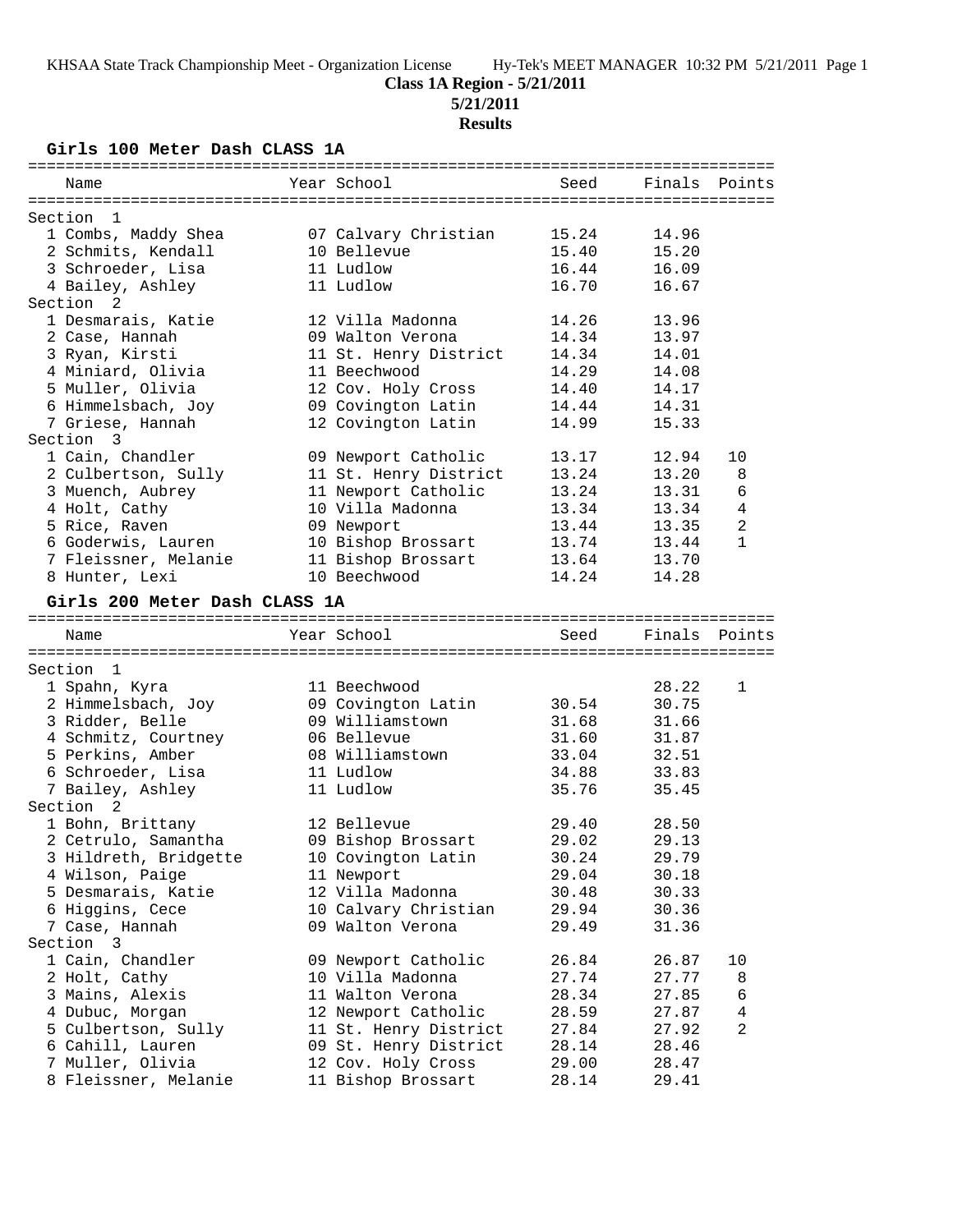# **Class 1A Region - 5/21/2011**

**5/21/2011**

# **Results**

**Girls 400 Meter Dash CLASS 1A**

| Name                                    | Year School                            | Seed               | Finals Points      |                 |
|-----------------------------------------|----------------------------------------|--------------------|--------------------|-----------------|
|                                         |                                        |                    |                    |                 |
| Section<br>1                            |                                        |                    |                    |                 |
| 1 Higgins, Cece                         | 10 Calvary Christian                   |                    | 1:10.44            |                 |
| 2 Bergman, Celeste                      | 07 Cov. Holy Cross                     | 1:11.00            | 1:10.88            |                 |
| 3 Blom, Maria                           | 09 Villa Madonna                       |                    | 1:13.40            |                 |
| 4 Riley, Madison                        | 06 Williamstown                        | 1:15.89            | 1:17.46            |                 |
| 5 Dysert, Jessica                       | 07 Ludlow                              |                    | 1:17.87            |                 |
| 6 Gavin, Zena<br>Section <sub>2</sub>   | 09 Ludlow                              | 1:20.23            | 1:18.06            |                 |
|                                         |                                        |                    |                    |                 |
| 1 Clements, Elizabeth                   | 10 Covington Latin<br>09 Walton Verona | 1:09.41            | 1:07.48            |                 |
| 2 Case, Hannah                          | 11 Villa Madonna                       | 1:09.84            | 1:07.68            |                 |
| 3 Bailey, Rachel                        |                                        | 1:07.54            | 1:08.71            |                 |
| 4 Frantz, Lillian                       | 09 Cov. Holy Cross                     | 1:10.00            | 1:09.52            |                 |
| 5 Gripshover, Emma                      | 10 Covington Latin                     | 1:08.24            | 1:09.89            |                 |
| 6 Rouse, Rachel                         | 10 Walton Verona                       | 1:09.46            | 1:11.32            |                 |
| Section 3                               |                                        |                    |                    |                 |
| 1 Janzsen, Abby                         | 12 St. Henry District                  | 1:00.24            | 59.93              | 10              |
| 2 Klump, Sarah                          | 10 Bishop Brossart                     | 1:00.22            | 1:01.09            | 8               |
| 3 Goderwis, Lauren                      | 10 Bishop Brossart                     | 1:04.02            | 1:02.26            | 6               |
| 4 Dubuc, Morgan                         | 12 Newport Catholic                    | 1:01.94            | 1:02.56            | 4               |
| 5 Little, Madison                       | 10 Newport Catholic                    | 1:04.72            | 1:03.29            | $\overline{a}$  |
| 6 Gamm, Taylor                          | 12 St. Henry District                  | 1:04.34            | 1:04.99            | $\mathbf{1}$    |
| 7 Spahn, Kyra                           | 11 Beechwood                           | 1:05.54            | 1:05.86            |                 |
| 8 Prokopchek, Alex                      | 10 Williamstown                        | 1:06.26            | 1:06.46            |                 |
| Girls 800 Meter Run CLASS 1A            |                                        |                    |                    |                 |
| Name                                    | Year School                            | Seed               | Finals             | Points          |
|                                         |                                        |                    |                    |                 |
| Section<br>- 1                          |                                        |                    |                    |                 |
| 1 Lack, Arielle                         | 07 Ludlow<br>09 Williamstown           |                    | 2:40.84            |                 |
| 2 Kinsey, Hannah                        |                                        | 2:49.10            | 2:46.98            |                 |
| 3 Walling, Maranda                      | 09 Dayton                              | 2:50.56            | 2:53.61            |                 |
| 4 Schweitzer, Katherine                 | 09 Cov. Holy Cross<br>09 Bellevue      | 2:58.00<br>3:00.50 | 2:57.49            |                 |
| 5 Tallon, Kendal                        | 11 Bellevue                            | 3:21.00            | 3:04.04            |                 |
| 6 Riehl, Lauren<br>Section <sub>2</sub> |                                        |                    | 3:25.67            |                 |
|                                         |                                        | 2:27.10            |                    | 10              |
| 1 Svec, Ashley                          | 11 St. Henry District                  | 2:27.54            | 2:24.86<br>2:25.44 | 8               |
| 2 Niemer, Mallory                       | 12 Newport Catholic                    | 2:28.94            |                    | $6\overline{6}$ |
| 3 Peace, Madison                        | 10 Walton Verona                       |                    | 2:25.76            |                 |
| 4 Klocke, Kristin<br>5 Rylee, Mackenzie | 10 Bishop Brossart                     | 2:32.91            | 2:31.18            | 4               |
|                                         | 07 Beechwood                           | 2:32.10            | 2:32.19            | 2               |
| 6 Smith, Christine                      | 10 Covington Latin<br>12 Walton Verona | 2:37.10            | 2:32.87            | 1               |
| 7 Schmidt, Kiersten                     |                                        | 2:29.60            | 2:33.68            |                 |
| 8 Whittle, Alyssa                       | 10 St. Henry District                  | 2:32.73            | 2:36.49            |                 |
| 9 Hamilton, Elena                       | 12 Villa Madonna                       | 2:35.67            | 2:37.23            |                 |
| 10 Shworles, Carmen                     | 09 Ludlow                              | 2:46.95            | 2:38.57            |                 |
| 11 Hlebiczki, Katrina                   | 11 Newport Catholic                    | 2:38.50            | 2:39.25            |                 |
| 12 Neiser, Shelly                       | 10 Bishop Brossart                     | 2:38.44            | 2:44.57            |                 |
|                                         |                                        |                    |                    |                 |
| 13 Schwarz, Maddy                       | 09 Beechwood                           | 2:40.80            | 2:44.84            |                 |
| 14 Prokopchek, Alex                     | 10 Williamstown                        | 2:44.30            | 2:47.76            |                 |
| 15 Nease, Leona<br>16 Lund, Meggie      | 10 Covington Latin<br>10 Villa Madonna | 2:44.67<br>2:47.66 | 2:48.00<br>2:51.00 |                 |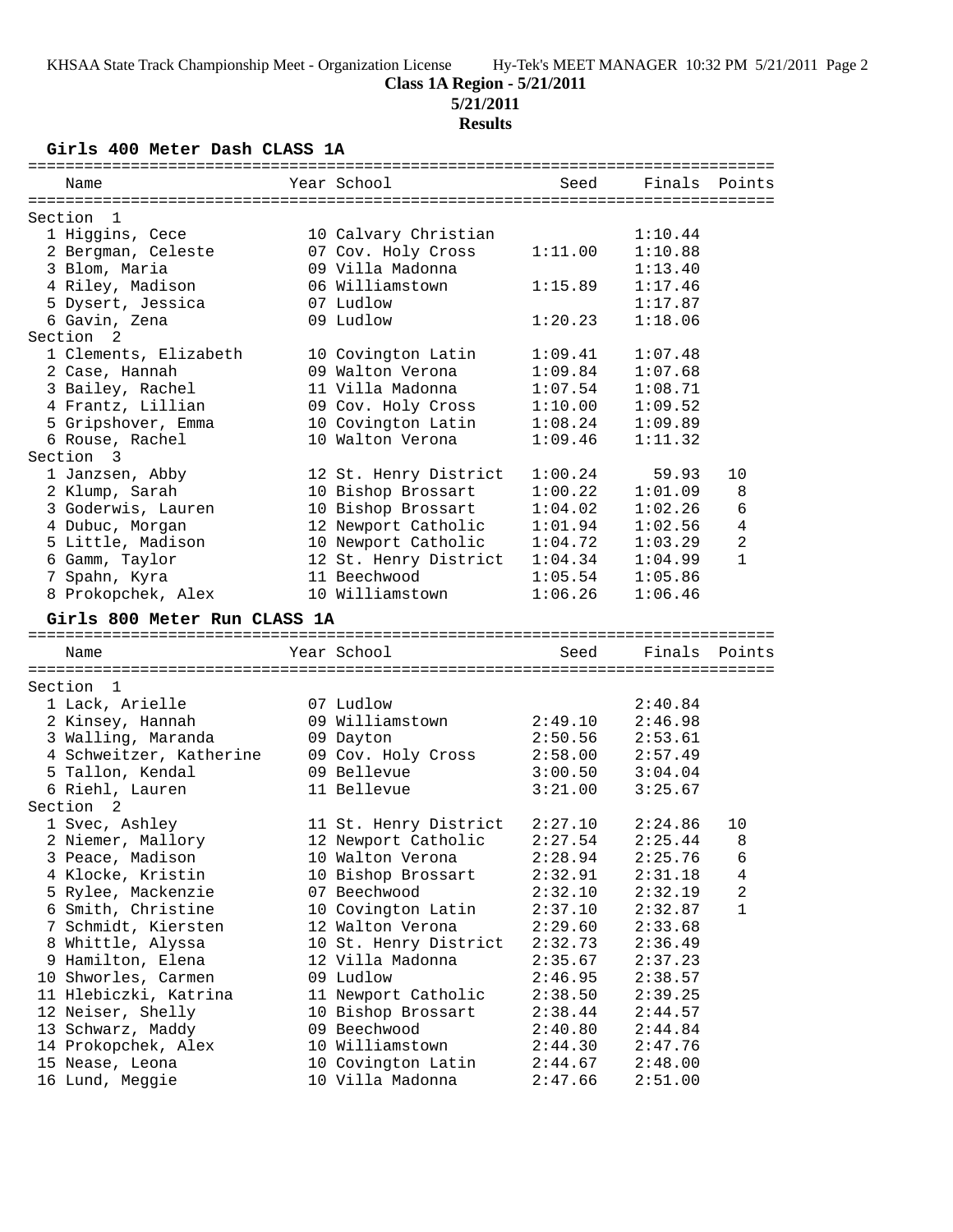## **Class 1A Region - 5/21/2011**

**5/21/2011**

## **Results**

**Girls 1600 Meter Run CLASS 1A**

| Name                          | Year School                    | Seed     | Finals   | Points         |
|-------------------------------|--------------------------------|----------|----------|----------------|
|                               |                                |          |          |                |
| Section<br>-1                 |                                |          |          |                |
| 1 Svec, Ashley                | 11 St. Henry District          | 5:13.02  | 5:34.93  | 10             |
| 2 Nienaber, Olivia            | 07 Bishop Brossart             | 5:41.30  | 5:36.58  | 8              |
| 3 Rylee, Mackenzie            | 07 Beechwood                   | 5:37.99  | 5:37.16  | 6              |
| 4 Hinken, Lindsey             | 11 St. Henry District          | 5:42.83  | 5:37.63  | 4              |
| 5 Bergman, Gabrielle          | 09 Cov. Holy Cross             | 5:35.00  | 5:39.99  | $\overline{2}$ |
| 6 Victor, Amber               | 07 Ludlow                      | 5:54.21  | 5:52.98  | $\mathbf{1}$   |
| 7 Cunha, Melissa              | 10 Villa Madonna               | 5:52.25  | 5:57.52  |                |
| 8 Donnelly, Shannon           | 10 Bishop Brossart             | 6:09.97  | 6:06.09  |                |
| 9 Heist, Maddie               | 09 Beechwood                   | 5:54.40  | 6:15.65  |                |
| 10 Weyer, Emily               | 10 Newport Catholic            | 6:19.81  | 6:19.07  |                |
| 11 Clements, Elizabeth        | 10 Covington Latin             | 6:12.55  | 6:21.11  |                |
| 12 Dugan, Byni                | 07 Ludlow                      | 6:13.17  | 6:23.55  |                |
| 13 Plattner, Jessa            | 12 Villa Madonna               | 6:22.90  | 6:23.95  |                |
| 14 Kruer, Jamie               | 11 Newport Catholic            | 6:11.50  | 6:36.94  |                |
| 15 Clements, Emily            | 09 Covington Latin             | 6:29.60  | 6:39.17  |                |
| Girls 3200 Meter Run CLASS 1A |                                |          |          |                |
|                               |                                |          |          |                |
| Name                          | Year School                    | Seed     | Finals   | Points         |
| 1 Svec, Ashley                | 11 St. Henry District 11:45.85 |          | 12:12.19 | 10             |
| 2 Hinken, Lindsey             | 11 St. Henry District          | 11:51.56 | 12:15.25 | 8              |
| 3 Bergman, Gabrielle          | 09 Cov. Holy Cross             | 12:06.00 | 12:21.08 | 6              |
| 4 Nienaber, Olivia            | 07 Bishop Brossart             | 12:04.12 | 12:32.71 | 4              |
| 5 Johnston, Olivia            | 09 Bishop Brossart             | 12:32.72 | 12:37.19 | $\overline{2}$ |
| 6 Victor, Amber               | 07 Ludlow                      | 12:40.62 | 12:57.65 | $\mathbf{1}$   |
| 7 Dugan, Chesi                | 07 Ludlow                      | 13:16.26 | 12:58.16 |                |
| 8 Rylee, Mackenzie            | 07 Beechwood                   |          | 13:32.56 |                |
| 9 Laber, Allison              | 09 Villa Madonna               | 13:52.66 | 13:58.43 |                |
| 10 Minella, Olivia            | 10 Villa Madonna               | 13:59.24 | 14:08.30 |                |
| 11 Deis, Anne                 | 08 Covington Latin             | 14:54.90 | 14:38.01 |                |
| 12 Ingram, Brittney           | 12 Covington Latin             | 14:42.15 | 14:50.16 |                |
|                               |                                |          |          |                |

## **Girls 100 Meter Hurdles CLASS 1A**

| Name                                                                                                                                                                                   | Year School                                                                                                                                            | Seed                                                                 | Finals Points                                                        |         |
|----------------------------------------------------------------------------------------------------------------------------------------------------------------------------------------|--------------------------------------------------------------------------------------------------------------------------------------------------------|----------------------------------------------------------------------|----------------------------------------------------------------------|---------|
| 1 Hart, Hannah<br>2 Ashcraft, Victoria<br>3 Lemker, Nicole                                                                                                                             | 09 Villa Madonna<br>09 Ludlow<br>09 Ludlow                                                                                                             | 21.03<br>21.54<br>21.24                                              | 20.04<br>21.51<br>21.62                                              |         |
| Section 2<br>1 Swope, Ashley<br>2 Jones, Jasmine<br>3 Kelly, Brianna<br>4 Staubitz, Madelaine<br>5 Slagle, Rebecca<br>6 Schilling, Anna Claire<br>7 Barth, Lilly<br>8 Gripshover, Emma | 10 Newport Catholic<br>12 Walton Verona<br>12 Dayton<br>10 Cov. Holy Cross<br>07 Beechwood<br>10 Beechwood<br>12 Cov. Holy Cross<br>10 Covington Latin | 17.84<br>18.36<br>18.18<br>18.50<br>18.44<br>18.64<br>20.36<br>20.74 | 17.66<br>18.03<br>18.11<br>18.65<br>18.97<br>19.02<br>20.51<br>23.07 | 1       |
| Section 3<br>1 Fleissner, Melanie<br>2 Ridder, Nicole                                                                                                                                  | 11 Bishop Brossart<br>12 Bishop Brossart                                                                                                               | 16.18<br>16.34                                                       | 16.03<br>16.23                                                       | 10<br>8 |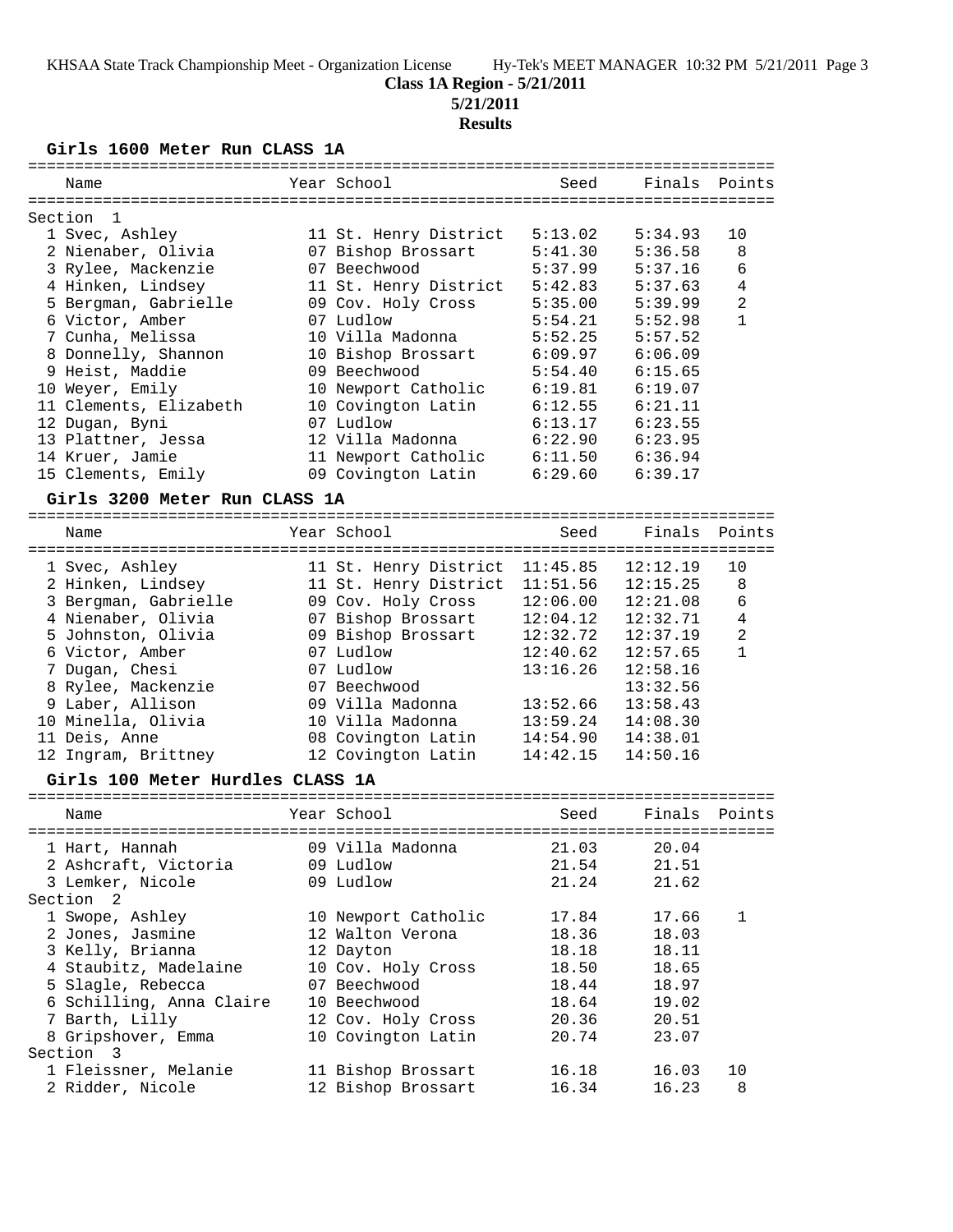**5/21/2011**

**Results**

| Girls 100 Meter Hurdles CLASS 1A |                           |       |               |              |
|----------------------------------|---------------------------|-------|---------------|--------------|
| 3 Eltzroth, Celia                | 09 St. Henry District     | 15.94 | 16.41         | 6            |
| 4 Burke, Meghan                  | 10 St. Henry District     | 17.24 | 16.55         | 4            |
| 5 Swope, Danielle                | 12 Bellevue               | 17.49 | 17.55         | 2            |
| 6 Kohls, Jamie                   | 11 Newport Catholic       | 17.50 | 17.77         |              |
| 7 Pickens, Kelsi                 | 11 Villa Madonna          | 17.69 | 17.82         |              |
| 8 Matchinga, Anna                | 10 Covington Latin        | 17.24 | 17.83         |              |
|                                  |                           |       |               |              |
| Girls 300 Meter Hurdles CLASS 1A |                           |       |               |              |
| Name                             | Year School               | Seed  | Finals        | Points       |
|                                  |                           |       |               |              |
| Section 1<br>1 Joswick, Claire   | 08 Beechwood              | 58.65 | 58.33         |              |
| Section 2                        |                           |       |               |              |
| 1 Ridder, Nicole                 | 12 Bishop Brossart        | 52.12 | 51.01         |              |
|                                  | 12 Bellevue               | 52.90 | 51.84         |              |
| 2 Swope, Danielle                | 11 Villa Madonna          | 53.22 |               |              |
| 3 Miller, Katie                  |                           |       | 52.08         |              |
| 4 Jones, Jasmine                 | 12 Walton Verona          | 57.54 | 53.07         |              |
| 5 Schmidt, Kerri                 | 12 Walton Verona          | 54.94 | 54.02         |              |
| 6 Staubitz, Madelaine            | 10 Cov. Holy Cross        | 55.00 | 56.36         |              |
| 7 Bailey, BreeAnn                | 09 Ludlow                 | 56.83 | 56.50         |              |
| 8 Schilling, Anna Claire         | 10 Beechwood              | 56.14 | 57.93         |              |
| Section 3                        |                           |       |               |              |
| 1 Muench, Aubrey                 | 11 Newport Catholic       | 48.14 | 48.36         | 10           |
| 2 Burke, Meghan                  | 10 St. Henry District     | 49.13 | 48.37         | 8            |
| 3 Brown, Suzi                    | 09 Bishop Brossart        | 50.01 | 48.90         | 6            |
| 4 Bohn, Brittany                 | 12 Bellevue               | 50.95 | 49.28         | 4            |
| 5 Kohls, Jamie                   | 11 Newport Catholic       | 50.24 | 49.70         | 2            |
| 6 Pickens, Kelsi                 | 11 Villa Madonna          | 51.36 | 50.73         | $\mathbf{1}$ |
| 7 Spare, Mellissa                | 11 St. Henry District     | 51.43 | 51.03         |              |
| 8 Matchinga, Anna                | 10 Covington Latin        | 50.64 | 51.07         |              |
| Girls 4x100 Meter Relay CLASS 1A |                           |       |               |              |
|                                  |                           |       |               |              |
| School                           |                           | Seed  | Finals Points |              |
| Section 1                        |                           |       |               |              |
| 1 Covington Latin                |                           | 58.24 | 56.59         |              |
| 1) Himmelsbach, Joy 09           | 2) Hildreth, Bridgette 10 |       |               |              |
| 3) Keller, Elizabeth 11          | 4) Griese, Hannah 12      |       |               |              |
| 5) Gripshover, Emma 10           | 6) Matchinga, Anna 10     |       |               |              |
| 7) Barbara, Bridget 11           | 8) Nease, Leona 10        |       |               |              |
| Section<br>$\overline{2}$        |                           |       |               |              |
| 1 Newport Central Catholic       |                           | 51.64 | 51.14         | 10           |
| 1) Kinnett, Caroline 09          | 2) Cain, Chandler 09      |       |               |              |
| 3) Bartels, Kiley 12             | 4) Muench, Aubrey 11      |       |               |              |
| 5) Dubuc, Morgan 12              | 6) Schack, Chelsea 09     |       |               |              |
| 7) Hlebiczki, Katrina 11         | 8) Swope, Ashley 10       |       |               |              |
|                                  |                           |       |               |              |
| 2 Walton Verona                  |                           | 52.37 | 51.88         | 8            |
| 1) Mains, Alexis 11              | 2) Mullikin, Shelby 09    |       |               |              |
| 3) Cornelison, Taylor 11         | 4) Welte, Demi 12         |       |               |              |
| 5) Case, Hannah 09               | 6) Dixon, Kelli 12        |       |               |              |
| 7) Peace, Madison 10             | 8) Schmidt, Kiersten 12   |       |               |              |
| 3 St. Henry District             |                           | 53.14 | 52.72         | 6            |
| 1) Wheeler, Sarah 12             | 2) Burke, Meghan 10       |       |               |              |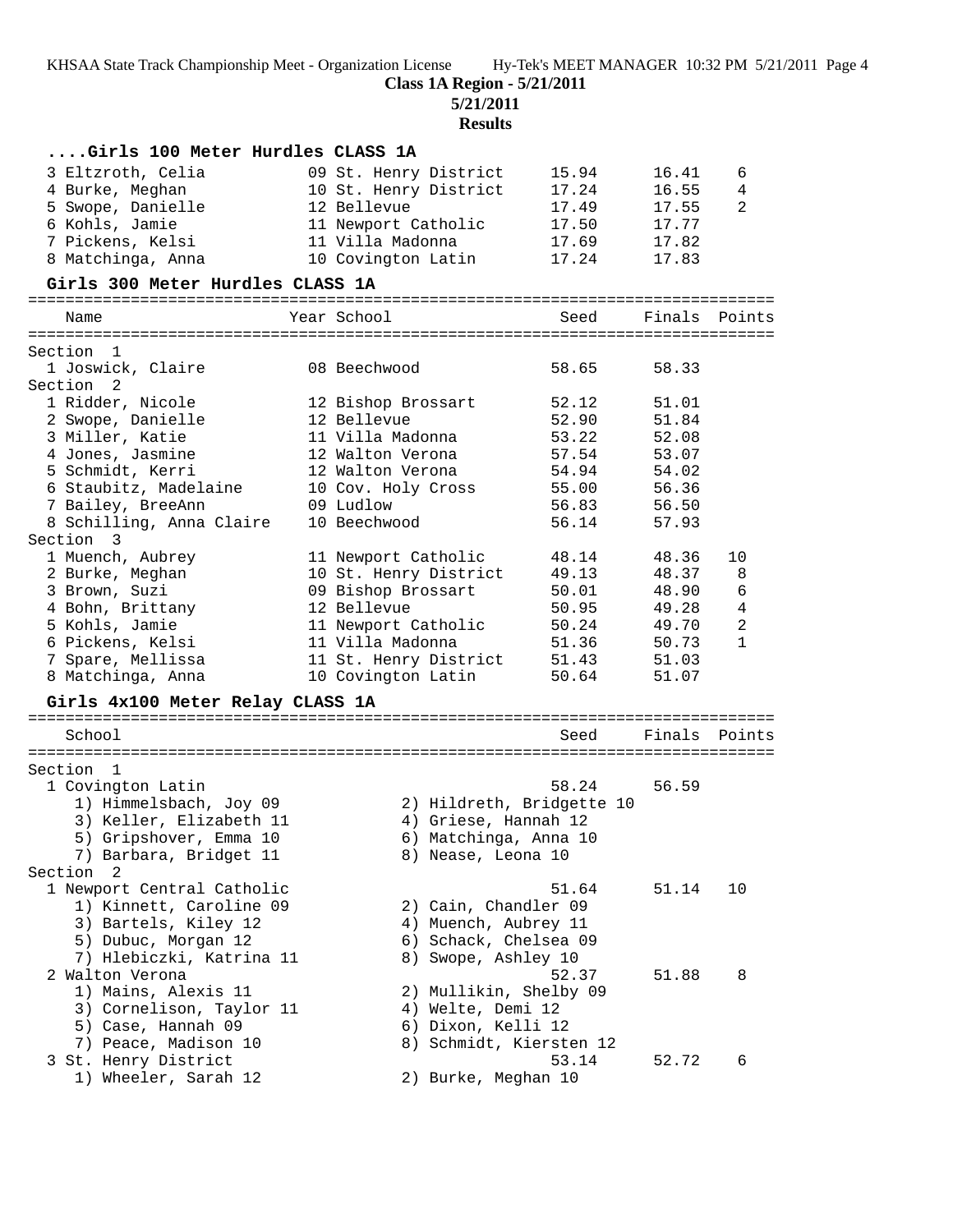**5/21/2011**

## **Results**

# **....Girls 4x100 Meter Relay CLASS 1A**

| 3) Eltzroth, Celia 09<br>5) Spare, Mellissa 11<br>7) Munzer, Katie 09<br>4 Bishop Brossart<br>1) Martin, Alicia 09<br>3) Jennings, Grace 11<br>5) Fleissner, Melanie 11 |    | 4) Culbertson, Sully 11<br>6) Ryan, Kirsti 11<br>8) Gamm, Taylor 12<br>53.04<br>2) Ridder, Nicole 12<br>4) Goderwis, Lauren 10<br>6) Cetrulo, Samantha 09 | 52.95   | $4\degree$ | 52.9426 |
|-------------------------------------------------------------------------------------------------------------------------------------------------------------------------|----|-----------------------------------------------------------------------------------------------------------------------------------------------------------|---------|------------|---------|
| 7) Steffen, Julia 11<br>5 Newport<br>1) Braswell, Katiya 10<br>3) Wilson, Paige 11<br>5) Wiedemann, Maddie 11                                                           |    | 8) Klump, Sarah 10<br>54.20<br>2) Harrison, Jamie 11<br>4) Rice, Raven 09<br>6) McDay, Shay 12                                                            | J52.95  | 2          | 52.9489 |
| 6 Villa Madonna<br>1) Barton, Megan 10<br>3) Pickens, Kelsi 11<br>5) Bailey, Rachel 11<br>7) Duggan, Haley 11                                                           |    | 54.71<br>2) Desmarais, Katie 12<br>4) Holt, Cathy 10<br>6) Hart, Hannah 09<br>8) Miller, Katie 11                                                         | 54.21   | 1          |         |
| 7 Beechwood<br>1) Spahn, Kyra 11<br>3) Hunter, Lexi 10<br>5) Dosker, Brooke 08<br>7) Schilling, Anna Claire 10                                                          |    | 53.60<br>2) Keller, Alex 09<br>4) Miniard, Olivia 11<br>6) Schwartz, Cara 09<br>8) Halpin, Bailey 07                                                      | 54.50   |            |         |
| 8 Bellevue<br>1) Bohn, Brittany 12<br>3) Reynolds, Mindi 12<br>5) Lawrey, Cheyenne 09<br>7) Sexton, Jennifer 09                                                         | 8) | 56.23<br>2) Schmits, Kendall 10<br>4) Swope, Danielle 12<br>6) Schmitz, Courtney 06                                                                       | 55.94   |            |         |
| Girls 4x200 Meter Relay CLASS 1A                                                                                                                                        |    |                                                                                                                                                           |         |            |         |
| School                                                                                                                                                                  |    | Seed                                                                                                                                                      | Finals  | Points     |         |
| Section 1<br>1 Holy Cross (Covington)                                                                                                                                   |    | 2:02.00                                                                                                                                                   | 2:03.85 |            |         |
| 1) Muller, Olivia 12<br>3) Bergman, Celeste 07                                                                                                                          |    | 2) Staubitz, Madelaine 10<br>4) Spenlau, Jenna 10                                                                                                         |         |            |         |
| 2 Bellevue<br>1) Schmitz, Courtney 06<br>3) Riehl, Lauren 11<br>5) Lawrey, Cheyenne 09<br>7) Schmits, Kendall 10                                                        | 8) | 2:11.00<br>2) Rechtin, Hannah 09<br>4) Tallon, Kendal 09<br>6) Sexton, Jennifer 09                                                                        | 2:17.81 |            |         |
| Section<br>$\overline{\phantom{0}}^2$<br>1 Newport Central Catholic<br>1) Cain, Chandler 09<br>3) Bartels, Kiley 12<br>5) Kinnett, Caroline 09<br>7) Lankheit, Imani 09 |    | 1:48.44<br>2) Dubuc, Morgan 12<br>4) Muench, Aubrey 11<br>6) Little, Madison 10<br>8) Hlebiczki, Katrina 11                                               | 1:46.68 | 10         |         |
| 2 St. Henry District<br>1) Culbertson, Sully 11<br>3) Wheeler, Sarah 12<br>5) Moore, Laurel 12<br>7) Burke, Meghan 10                                                   |    | 1:49.00<br>2) Cahill, Lauren 09<br>4) Janzsen, Abby 12<br>6) Ryan, Kirsti 11<br>8) Spare, Mellissa 11                                                     | 1:48.23 | 8          |         |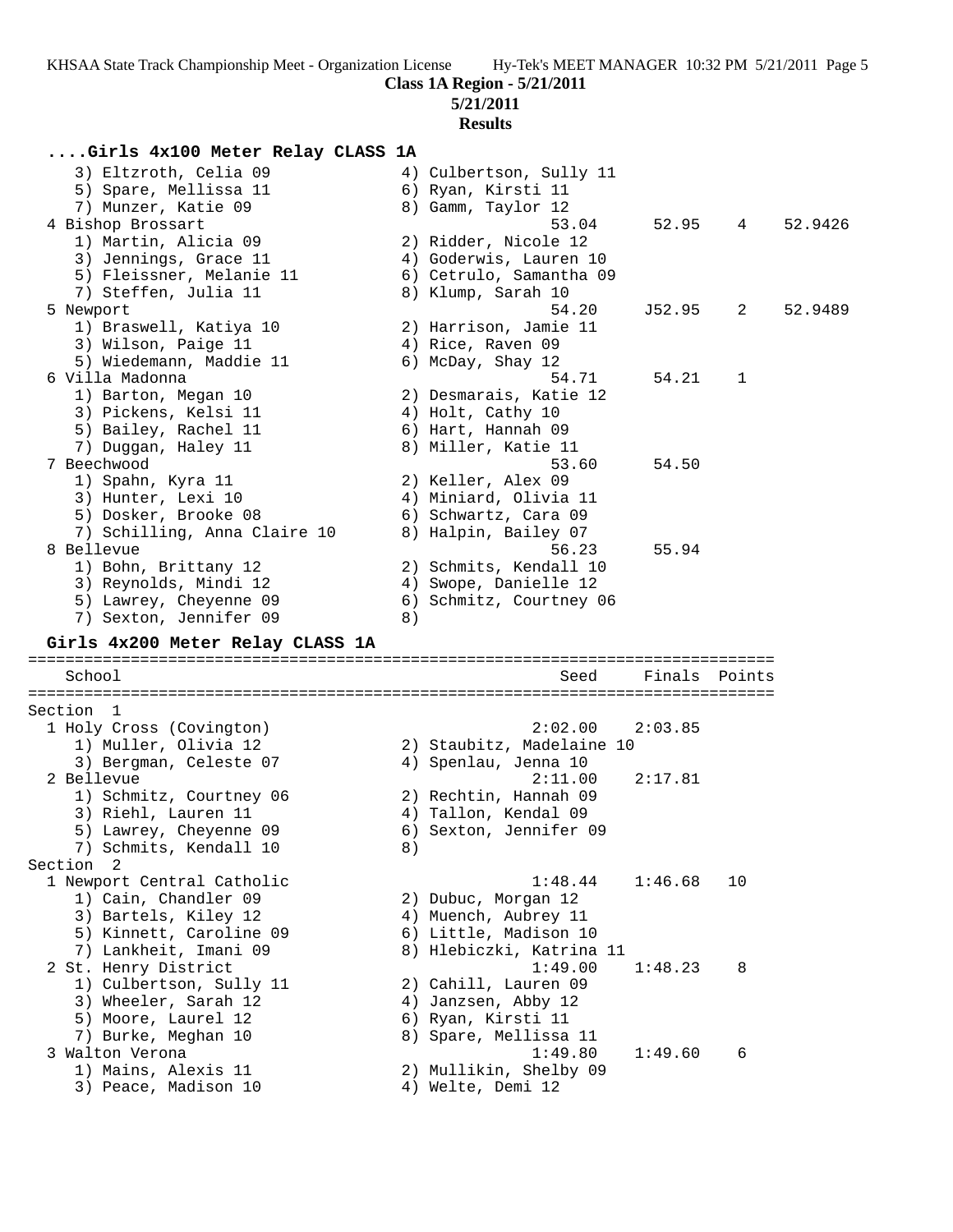# **5/21/2011**

# **Results**

# **....Girls 4x200 Meter Relay CLASS 1A**

| 5) Dixon, Kelli 12<br>7) Case, Hannah 09<br>4 Bishop Brossart<br>1) Brown, Suzi 09<br>3) Fleissner, Melanie 11<br>5) Goderwis, Lauren 10<br>7) Cetrulo, Samantha 09 | 6) Cornelison, Taylor 11<br>8) Schmidt, Kiersten 12<br>1:51.14<br>2) Ridder, Nicole 12<br>4) Klump, Sarah 10<br>6) Martin, Alicia 09<br>8) Jennings, Grace 11 | 1:51.04 | 4      |
|---------------------------------------------------------------------------------------------------------------------------------------------------------------------|---------------------------------------------------------------------------------------------------------------------------------------------------------------|---------|--------|
| 5 Newport<br>1) Braswell, Katiya 10<br>3) Wiedemann, Maddie 11<br>5) Rice, Raven 09                                                                                 | 1:54.00<br>2) Harrison, Jamie 11<br>4) Wilson, Paige 11                                                                                                       | 1:56.07 | 2      |
| 6 Beechwood<br>1) Keller, Alex 09<br>3) Hunter, Lexi 10<br>5) Schilling, Anna Claire 10<br>7) Wells, Katherine 12                                                   | 6) McDay, Shay 12<br>1:55.50<br>2) Miniard, Olivia 11<br>4) Spahn, Kyra 11<br>6) Schwartz, Cara 09<br>8) Halpin, Bailey 07                                    | 1:56.83 | 1      |
| 7 Villa Madonna<br>1) Barton, Megan 10<br>3) Duggan, Haley 11<br>5) Bailey, Rachel 11<br>7) Pickens, Kelsi 11                                                       | 1:57.29<br>2) Desmarais, Katie 12<br>4) Holt, Cathy 10<br>6) Miller, Katie 11<br>8) Hart, Hannah 09                                                           | 1:59.11 |        |
| 8 Covington Latin<br>1) Gripshover, Emma 10<br>3) Cain, Hannah 11<br>5) Griese, Hannah 12<br>7) Hildreth, Bridgette 10                                              | 2:01.50<br>2) Keller, Elizabeth 11<br>4) Barbara, Bridget 11<br>6) Matchinga, Anna 10<br>8) Himmelsbach, Joy 09                                               | 2:09.49 |        |
| Girls 4x400 Meter Relay CLASS 1A                                                                                                                                    |                                                                                                                                                               |         |        |
|                                                                                                                                                                     |                                                                                                                                                               |         |        |
| School                                                                                                                                                              | Seed                                                                                                                                                          | Finals  | Points |
| Section 1                                                                                                                                                           |                                                                                                                                                               |         |        |
| 1 St. Henry District<br>1) Wheeler, Sarah 12<br>3) Gamm, Taylor 12<br>5) Ryan, Kirsti 11                                                                            | 4:11.30<br>2) Connett, Taylor 09<br>4) Janzsen, Abby 12<br>6) Hahnel, Katie 12                                                                                | 4:10.53 | 10     |
| 7) Moore, Laurel 12<br>2 Bishop Brossart<br>1) Martin, Alicia 09<br>3) Brown, Suzi 09<br>5) Neiser, Shelly 10                                                       | 8) Moore, Sierra 11<br>4:11.64<br>2) Goderwis, Lauren 10<br>4) Klump, Sarah 10<br>6) Klocke, Kristin 10                                                       | 4:12.42 | 8      |
| 7) Ridder, Nicole 12<br>3 Newport Central Catholic<br>1) Bartels, Kiley 12<br>3) Dubuc, Morgan 12<br>5) Kohls, Jamie 11                                             | 8) Cetrulo, Samantha 09<br>4:10.30<br>2) Little, Madison 10<br>4) Kinnett, Caroline 09<br>6) Muench, Aubrey 11                                                | 4:13.67 | 6      |
| 7) Cain, Chandler 09<br>4 Walton Verona<br>1) Peace, Madison 10<br>3) Mullikin, Shelby 09<br>5) Schmidt, Kiersten 12<br>7) Rouse, Rachel 10                         | 8) Hlebiczki, Katrina 11<br>4:16.30<br>2) Dixon, Kelli 12<br>4) Welte, Demi 12<br>6) Schmidt, Kerri 12<br>8) Mains, Alexis 11                                 | 4:15.95 | 4      |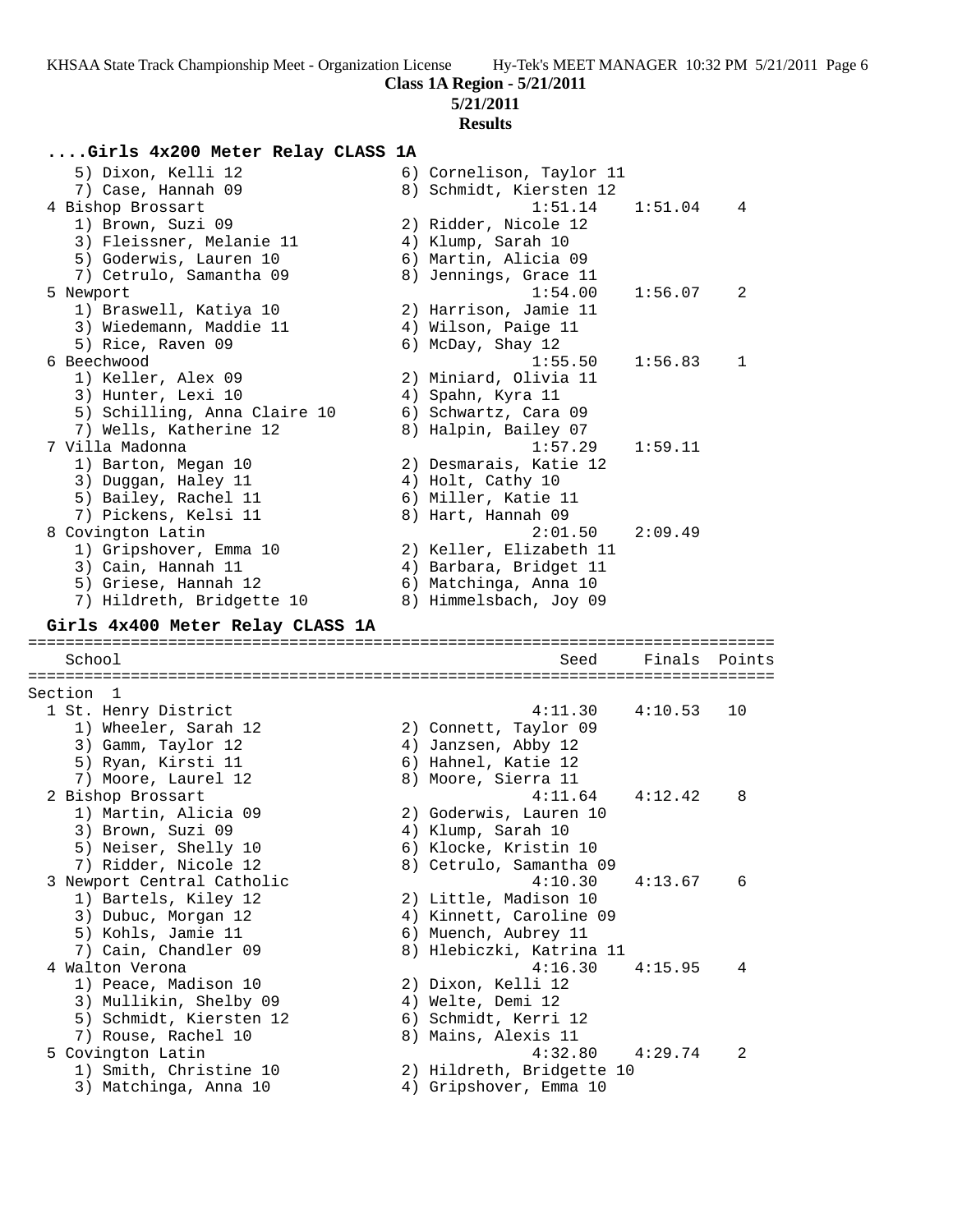**Class 1A Region - 5/21/2011**

**5/21/2011**

## **Results**

## **....Girls 4x400 Meter Relay CLASS 1A**

| 5) Clements, Elizabeth 10   | 6) Griese, Hannah 12   |         |              |
|-----------------------------|------------------------|---------|--------------|
| 7) Himmelsbach, Joy 09      | 8) Nease, Leona 10     |         |              |
| 6 Villa Madonna             | $4:37.40$ $4:37.66$    |         | $\mathbf{1}$ |
| 1) Bailey, Rachel 11        | 2) Hart, Hannah 09     |         |              |
| 3) Miller, Katie 11         | 4) Hamilton, Elena 12  |         |              |
| 5) Blom, Maria 09           | 6) Cunha, Melissa 10   |         |              |
| 7) Lund, Meggie 10          | 8) Laber, Allison 09   |         |              |
| 7 Holy Cross (Covington)    | 4:35.00                | 4:43.16 |              |
| 1) Muller, Olivia 12        | 2) Bergman, Celeste 07 |         |              |
| 3) Arlinghaus, Julie 10     | 4) Frantz, Lillian 09  |         |              |
| 5) Schweitzer, Maddeline 11 | 6)                     |         |              |
| 8 Beechwood                 | 4:41.60                | 4:44.31 |              |
| 1) Wells, Katherine 12      | 2) Dosker, Brooke 08   |         |              |
| 3) Weibel, Taylor 09        | 4) Halpin, Bailey 07   |         |              |
| 5) Schwarz, Maddy 09        | 6) Schwartz, Cara 09   |         |              |
| 7) Spahn, Kyra 11           | 8) Keller, Alex 09     |         |              |

## **Girls 4x800 Meter Relay CLASS 1A**

================================================================================ School Seed Finals Points

| 1 St. Henry District        |    | 10:08.20<br>10:11.33        | 10           |
|-----------------------------|----|-----------------------------|--------------|
| 1) Whittle, Alyssa 10       |    | 2) Pitts, Sydney 10         |              |
| 3) Connett, Taylor 09       |    | 4) Gamm, Taylor 12          |              |
| 5) Svec, Ashley 11          |    | 6) Moore, Sierra 11         |              |
| 7) Hinken, Lindsey 11       |    | 8) Cahill, Alana 12         |              |
| 2 Walton Verona             |    | 10:13.43<br>10:12.09        | 8            |
| 1) Peace, Madison 10        |    | 2) Rouse, Rachel 10         |              |
| 3) Schmidt, Kiersten 12     |    | 4) Schmidt, Kerri 12        |              |
| 5) Mullikin, Shelby 09      |    | 6) Dixon, Kelli 12          |              |
| 7) Case, Hannah 09          |    | 8) Welte, Demi 12           |              |
| 3 Bishop Brossart           |    | 10:19.39<br>10:48.40        | 6            |
| 1) Klump, Sarah 10          |    | 2) Neiser, Shelly 10        |              |
| 3) Johnston, Olivia 09      |    | 4) Klocke, Kristin 10       |              |
| 5) Donnelly, Shannon 10     |    | 6) Brown, Suzi 09           |              |
| 7) Nienaber, Olivia 07      |    | 8) VanBenschoten, Alanna 11 |              |
| 4 Newport Central Catholic  |    | 10:21.83<br>10:30.25        | 4            |
| 1) Kruer, Jamie 11          |    | 2) Drohan, Caitlyn 09       |              |
| 3) Hlebiczki, Katrina 11    |    | 4) Niemer, Mallory 12       |              |
| 5) Dubuc, Morgan 12         |    | 6) Weyer, Emily 10          |              |
| 7) Schack, Chelsea 09       |    | 8) Little, Madison 10       |              |
| 5 Villa Madonna             |    | 10:52.60<br>10:35.95        | 2            |
| 1) Cunha, Melissa 10        |    | 2) Lund, Meggie 10          |              |
| 3) Miller, Katie 11         |    | 4) Hamilton, Elena 12       |              |
| 5) Plattner, Jessa 12       |    | 6) Laber, Allison 09        |              |
| 7) Blom, Maria 09           |    | 8) Bailey, Rachel 11        |              |
| 6 Covington Latin           |    | 11:06.15<br>10:41.03        | $\mathbf{1}$ |
| 1) Smith, Christine 10      |    | 2) Nease, Leona 10          |              |
| 3) Clements, Elizabeth 10   |    | 4) Hildreth, Bridgette 10   |              |
| 5) Deis, Anne 08            |    | 6) Keller, Elizabeth 11     |              |
| 7) Ingram, Brittney 12      |    | 8) Clements, Emily 09       |              |
| 7 Holy Cross (Covington)    |    | 11:15.00<br>11:02.46        |              |
| 1) Schweitzer, Katherine 09 |    | 2) Frantz, Lillian 09       |              |
| 3) Bergman, Celeste 07      |    | 4) Bergman, Gabrielle 09    |              |
| 5) Schweitzer, Maddeline 11 | 6) |                             |              |
|                             |    |                             |              |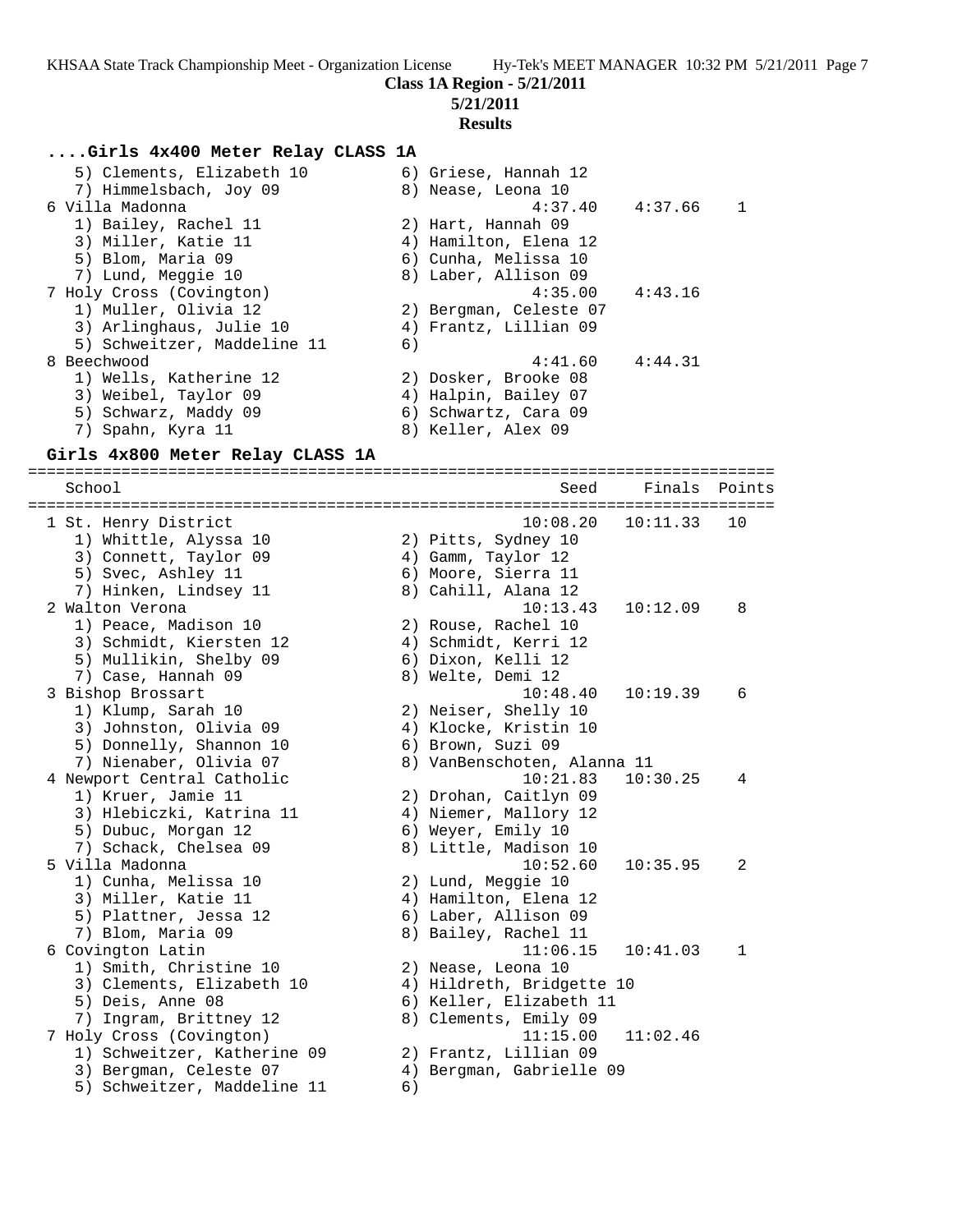# **5/21/2011**

# **Results**

## **....Girls 4x800 Meter Relay CLASS 1A**

| 8 Ludlow               | $10:57.65$ $11:11.13$  |     |                     |
|------------------------|------------------------|-----|---------------------|
| 1) Shworles, Carmen 09 | 2) Victor, Amber 07    |     |                     |
| 3) Lack, Arielle 07    | 4) Dugan, Byni 07      |     |                     |
| 5) Dugan, Chesi 07     | 6) Dysert, Jessica 07  |     |                     |
| 7) Bailey, BreeAnn 09  | 8) Gavin, Zena 09      |     |                     |
| -- Beechwood           | 10:40.40               | DO. | stepped back before |
| 1) Dosker, Brooke 08   | 2) Rylee, Mackenzie 07 |     |                     |
| 3) Wells, Katherine 12 | 4) Schwarz, Maddy 09   |     |                     |
| 5) McMath, Molly 10    | 6) Weibel, Taylor 09   |     |                     |
| 7) Heist, Maddie 09    | 8) Schwartz, Cara 09   |     |                     |
|                        |                        |     |                     |

## **Boys 100 Meter Dash CLASS 1A**

| Name                         | Year School           | Seed  | Finals        | Points         |
|------------------------------|-----------------------|-------|---------------|----------------|
| 1 Morris, Matt               | 11 Ludlow             |       | 12.12         |                |
| 2 Bailey, Kyle               | 11 Cov. Holy Cross    | 13.49 | 13.11         |                |
| 3 Turner, Seth               | 11 Walton Verona      | 13.39 | 13.19         |                |
| 4 Schuck, Alex               | 09 Cov. Holy Cross    | 14.00 | 13.20         |                |
| 5 Frank, Devyn               | 10 Bellevue           | 13.83 | 13.52         |                |
| Section <sub>2</sub>         |                       |       |               |                |
| 1 Annost, Quinn              | 10 Newport Catholic   | 12.22 | 12.16         |                |
| 2 Landwehr, Michael          | 10 Bishop Brossart    | 12.14 | 12.17         |                |
| 3 Roberts, Jordan            | 10 Bellevue           | 12.13 | 12.26         |                |
| 4 Bailey, Charles            | 09 Newport            | 12.74 | 12.74         |                |
| 5 Villareal, Matthew         | 11 Covington Latin    | 13.04 | 12.77         |                |
| 6 Jackson, Clay              | 10 Villa Madonna      | 12.80 | 13.18         |                |
| 7 Knapmeyer, Benjamin        | 10 Covington Latin    | 13.34 | 13.73         |                |
| Section 3                    |                       |       |               |                |
| 1 Stover, Matt               | 12 Bishop Brossart    | 11.34 | 11.33         | 10             |
| 2 Nussbaum, Max              | 10 Beechwood          | 11.63 | 11.52         | 8              |
| 3 Barnett, Zach              | 12 St. Henry District | 11.44 | 11.54         | 6              |
| 4 Vocke, Cameron             | 11 Beechwood          | 11.64 | 11.59         | $\bf 4$        |
| 5 Schubert, Jake             | 12 Villa Madonna      | 11.65 | 11.65         | $\overline{2}$ |
| 6 Wilkes, Xavier             | 10 Newport            | 12.04 | 11.94         | $\mathbf{1}$   |
| 7 Moreland, Sean             | 11 Williamstown       | 11.80 | 11.98         |                |
| 8 Jobert, Alex               | 11 St. Henry District | 11.94 | 12.08         |                |
| Boys 200 Meter Dash CLASS 1A |                       |       |               |                |
|                              |                       |       |               |                |
| Name                         | Year School           | Seed  | Finals Points |                |
| Section 1                    |                       |       |               |                |
| 1 Villareal, Matthew         | 11 Covington Latin    | 26.56 | 25.92         |                |
| 2 Brett, Jacob               | 09 Newport            | 26.26 | 27.08         |                |
| 3 Perkins, Justin            | 10 Williamstown       | 27.14 | 27.23         |                |
| 4 Day, Mitchell              | 10 Villa Madonna      | 27.24 | 27.42         |                |
| 5 Knapmeyer, Benjamin        | 10 Covington Latin    | 27.94 | 28.36         |                |
| 6 Sketch, Cary               | 10 Cov. Holy Cross    | 28.00 | 28.78         |                |
| 7 Stanley, George            | 10 Cov. Holy Cross    | 29.00 | 29.25         |                |
| Section<br>-2                |                       |       |               |                |
| 1 Morris, Matt               | 11 Ludlow             | 24.92 | 24.55         |                |
| 2 Jobert, Alex               | 11 St. Henry District | 24.74 | 24.72         |                |

 3 Annost, Quinn 10 Newport Catholic 24.94 25.10 4 Warren, Joe 12 Walton Verona 25.14 25.24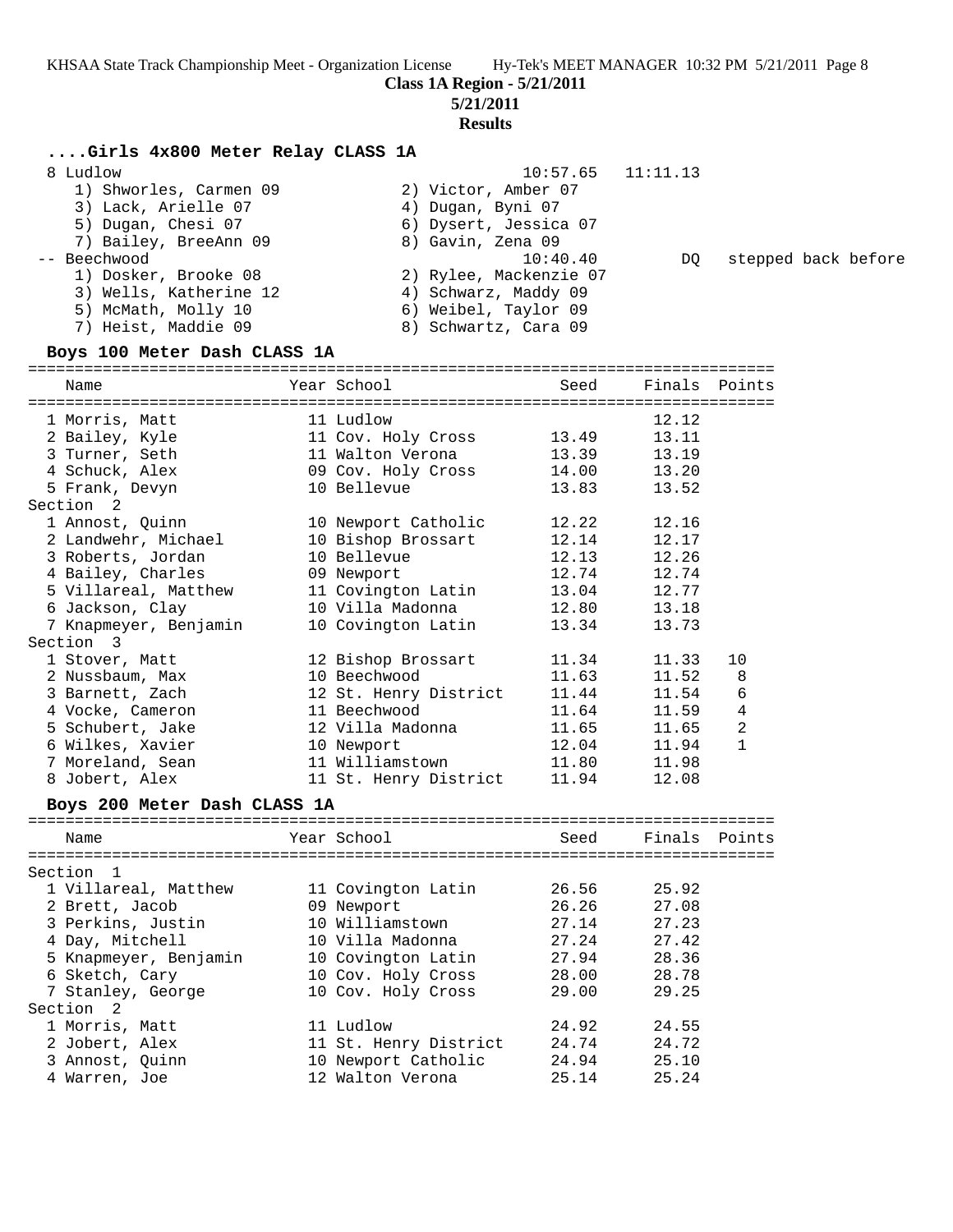**Class 1A Region - 5/21/2011**

**5/21/2011**

# **Results**

| Boys 200 Meter Dash CLASS 1A   |                                        |                |                |                |
|--------------------------------|----------------------------------------|----------------|----------------|----------------|
| 5 Elbert, Jake                 | 10 Bishop Brossart                     | 24.84          | 25.26          |                |
| 6 Roberts, Jordan              | 10 Bellevue                            | 25.53          | 25.29          |                |
| Section 3                      |                                        |                |                |                |
| 1 Stover, Matt                 | 12 Bishop Brossart                     | 22.94          | 23.51          | 10             |
| 2 Schubert, Jake               | 12 Villa Madonna                       | 23.84          | 23.54          | 8              |
| 3 Moreland, Sean               | 11 Williamstown                        | 24.24          | 24.15          | 6              |
| 4 Brennen, Alex                | 11 Beechwood                           | 23.84          | 24.29          | $\overline{4}$ |
| 5 Brock, Evan                  | 12 Walton Verona                       | 23.94          | 24.31          | 2              |
| 6 Patula, John                 | 12 St. Henry District                  | 24.44          | 24.38          | $\mathbf{1}$   |
| 7 Wilkes, Xavier               | 10 Newport                             | 24.54          | 24.53          |                |
| 8 Smith, Josh                  | 12 Beechwood                           | 23.84          | 24.70          |                |
| Boys 400 Meter Dash CLASS 1A   |                                        |                |                |                |
| Name                           | Year School                            | Seed           | Finals         | Points         |
|                                |                                        |                |                |                |
| Section<br>1                   |                                        |                |                |                |
| 1 Day, Mitchell                | 10 Villa Madonna                       | 1:01.38        | 1:01.95        |                |
| 2 Kinn, Jason                  | 09 Cov. Holy Cross                     | 1:02.00        | 1:03.29        |                |
| 3 Speth, Joseph                | 09 Covington Latin                     | 1:22.90        | 1:16.76        |                |
| Section 2                      |                                        |                |                |                |
| 1 Haacke, Zach                 | 11 St. Henry District<br>11 Beechwood  | 55.04          | 55.27<br>55.28 |                |
| 2 Everett, Dane                | 09 Walton Verona                       | 54.44<br>57.64 | 56.57          |                |
| 3 Jones, Jon                   |                                        |                |                |                |
| 4 Kramer, Andrew               | 09 Bishop Brossart<br>11 Williamstown  | 58.44<br>57.60 | 57.48<br>57.93 |                |
| 5 Pendleton, Hunter            | 12 Williamstown                        | 59.34          | 1:06.74        |                |
| 6 May, William<br>Section<br>3 |                                        |                |                |                |
| 1 Brockman, Brandon            | 12 Walton Verona                       | 51.74          | 51.46          | 10             |
| 2 Glass, Tucker                | 12 Calvary Christian                   | 51.44          | 51.74          | 8              |
| 3 Evans, Brett                 | 11 Bishop Brossart                     | 52.14          | 52.24          | 6              |
| 4 Robinson, Eric               | 12 Newport Catholic                    | 52.44          | 52.35          | 4              |
| 5 Brennen, Alex                | 11 Beechwood                           | 53.29          | 52.53          | $\overline{2}$ |
| 6 Schubert, Jake               | 12 Villa Madonna                       | 53.04          | 53.57          | $\mathbf{1}$   |
| 7 Rechtin, Nolan               | 10 Bellevue                            | 53.87          | 54.44          |                |
| 8 Lentz, Nathan                | 12 St. Henry District                  | 53.54          | 54.69          |                |
| Boys 800 Meter Run CLASS 1A    |                                        |                |                |                |
| ================               | -------------------------------------- |                |                |                |
| Name                           | Year School                            | Seed           | Finals         | Points         |
| Section<br>1                   |                                        |                |                |                |
| 1 Whaley, Harrison             | 11 Williamstown                        | 2:22.41        | 2:20.64        |                |
| 2 Dressman, Phillip            | 11 Covington Latin                     | 2:30.21        | 2:24.20        |                |
| 3 Bauscher, Alec               | 10 Villa Madonna                       | 2:23.50        | 2:25.25        |                |
| 4 Jordan, Anthony              | 10 Ludlow                              | 2:28.68        | 2:25.43        |                |
| 5 Madden, Orry                 | 10 Calvary Christian                   | 2:24.80        | 2:27.93        |                |
| 6 Kinn, Jason                  | 09 Cov. Holy Cross                     | 2:30.00        | 2:32.88        |                |
| 7 Dockery, Galen               | 09 Beechwood                           | 2:25.90        | 2:32.90        |                |
| 8 Meyer, Michael               | 09 Newport                             | 2:45.00        | 2:43.10        |                |
| Section<br>2                   |                                        |                |                |                |
| 1 Holtkamp, Zac                | 12 Bishop Brossart                     | 1:59.56        | 1:59.92        | 10             |
| 2 Rohmann, Cameron             | 11 St. Henry District                  | 1:59.60        | 2:00.10        | 8              |
| 3 Peterson, Trevin             | 12 Walton Verona                       | 2:04.68        | 2:04.34        | 6              |
| 4 Jehn, Nick                   | 12 Cov. Holy Cross                     | 2:05.00        | 2:06.20        | 4              |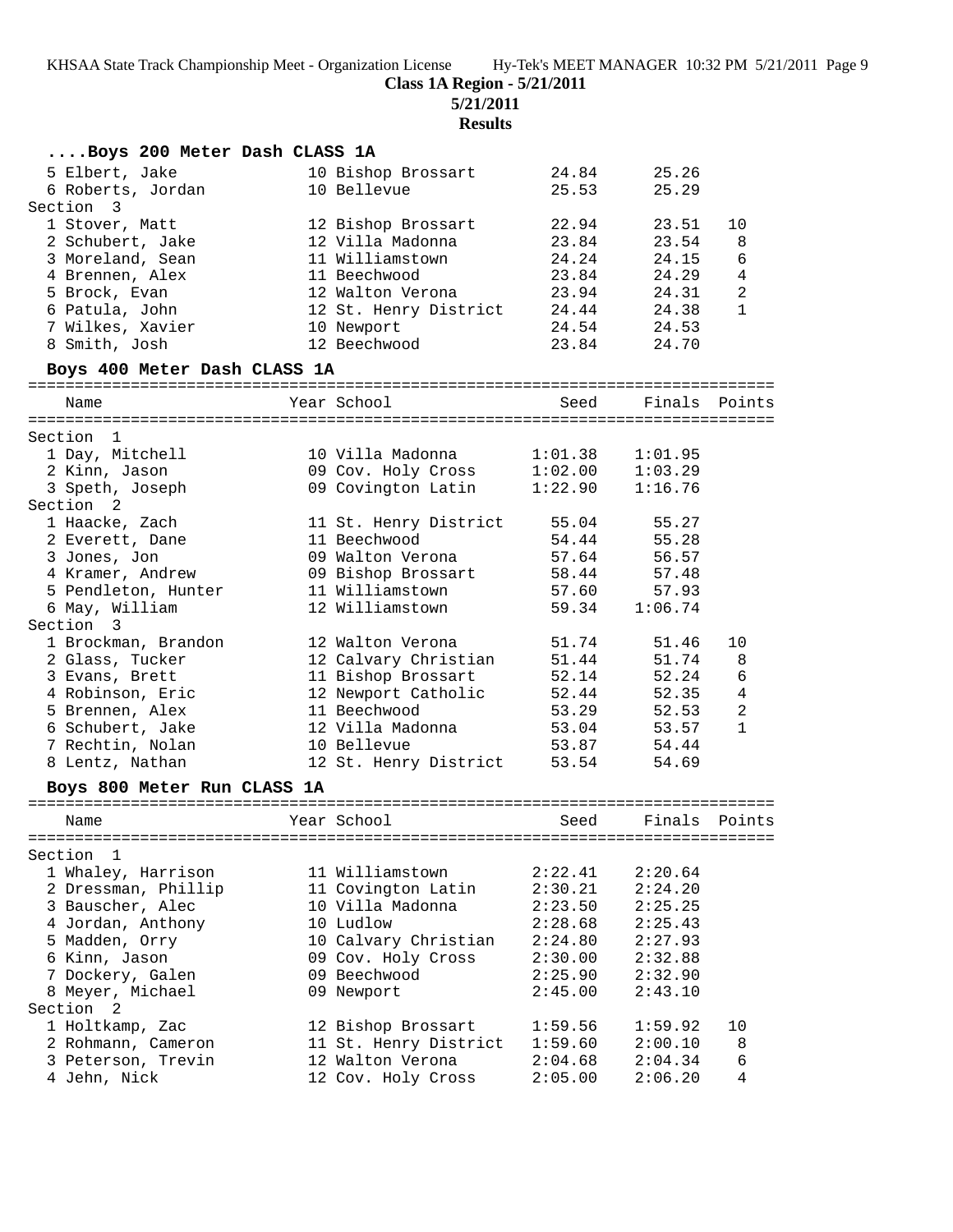**Class 1A Region - 5/21/2011**

**5/21/2011**

**Results**

| Boys 800 Meter Run CLASS 1A |  |  |  |  |  |
|-----------------------------|--|--|--|--|--|
|-----------------------------|--|--|--|--|--|

| 5 Mark, Nathan      | 11 St. Henry District | 2:10.00 | 2:07.82 | 2              |
|---------------------|-----------------------|---------|---------|----------------|
| 6 Bradford, Steven  | 12 Williamstown       | 2:12.52 | 2:08.91 | $\overline{1}$ |
| 7 Placke, Noah      | 10 Bellevue           | 2:07.85 | 2:09.35 |                |
| 8 Foster, Jack      | 12 Bishop Brossart    | 2:08.94 | 2:10.71 |                |
| 9 Meyer, Donald     | 12 Covington Latin    | 2:13.48 | 2:13.55 |                |
| 10 Trauth, Evan     | 11 Newport Catholic   | 2:15.35 | 2:14.75 |                |
| 11 Barth, Sam       | 10 Newport Catholic   | 2:06.44 | 2:17.02 |                |
| 12 Gasier, Derek    | 09 Ludlow             | 2:20.24 | 2:21.54 |                |
| 13 Schmidt, Kallen  | 09 Walton Verona      | 2:20.30 | 2:24.62 |                |
| 14 Everett, Devon   | 09 Beechwood          | 2:17.34 | 2:24.64 |                |
| 15 Stanley, JaShawn | 09 Newport            | 2:21.00 | 2:25.51 |                |
|                     |                       |         |         |                |

#### **Boys 1600 Meter Run CLASS 1A**

================================================================================ Name  $Year School$  Seed Finals Points

| Section 1             |                          |         |         |                |
|-----------------------|--------------------------|---------|---------|----------------|
| 1 Holtkamp, Zac       | 12 Bishop Brossart       | 4:28.24 | 4:32.94 | 10             |
| 2 Peterson, Trevin    | 12 Walton Verona 4:40.30 |         | 4:34.46 | 8              |
| 3 Rohmann, Cameron    | 11 St. Henry District    | 4:29.84 | 4:42.97 | 6              |
| 4 Foster, Jack        | 12 Bishop Brossart       | 4:44.34 | 4:45.37 | 4              |
| 5 Wolfer, Daniel      | 10 St. Henry District    | 4:46.80 | 4:46.11 | $\overline{2}$ |
| 6 Kahmann, Jacob      | 12 Walton Verona         | 4:58.10 | 4:57.07 | $\mathbf{1}$   |
| 7 Johnson, Chris      | 09 Dayton                | 5:10.70 | 5:07.95 |                |
| 8 Hemmer, Trey        | 12 Cov. Holy Cross       | 5:00.00 | 5:12.39 |                |
| 9 Lamping, Brent      | 11 Villa Madonna         | 5:02.86 | 5:16.85 |                |
| 10 Mescher, Scott     | 11 Beechwood             | 5:14.70 | 5:19.00 |                |
| 11 Kresge, Michael    | 12 Villa Madonna         | 5:11.01 | 5:22.51 |                |
| 12 Brann, Christopher | 10 Williamstown          | 5:19.10 | 5:27.72 |                |
| 13 Madden, Orry       | 10 Calvary Christian     | 5:20.60 | 5:28.02 |                |
| 14 Everett, Devon     | 09 Beechwood             | 5:27.60 | 5:34.80 |                |
| 15 Johnson, Nick      | 09 Newport Catholic      | 5:31.94 | 5:36.46 |                |
| 16 Roth, Adam         | 09 Dayton                | 6:00.52 | 6:02.76 |                |
| 17 Lillard, Matthew   | 12 Williamstown          | 6:03.90 | 6:03.28 |                |
| 18 Schlake, Chad      | 12 Newport               | 5:48.00 | 6:07.80 |                |
| 19 Hopkins, Samuel    | 12 Covington Latin       | 5:56.85 | 6:15.13 |                |

#### **Boys 3200 Meter Run CLASS 1A**

| Name                | Year School                            | Seed     | Finals Points |    |
|---------------------|----------------------------------------|----------|---------------|----|
| 1 Wolfer, Andy      | ----------------<br>12 Bishop Brossart | 10:09.24 | 10:13.34      | 10 |
| 2 Caldwell, Michael | 09 Bishop Brossart                     | 10:20.62 | 10:19.74      | 8  |
| 3 Wolfer, Daniel    | 10 St. Henry District                  | 10:15.60 | 10:24.98      | 6  |
| 4 Soward, Tyler     | 11 Ludlow                              | 10:04.87 | 10:33.86      | 4  |
| 5 Rodgers, Peter    | 10 Covington Latin                     | 10:26.00 | 10:37.97      | 2  |
| 6 Kahmann, Jacob    | 12 Walton Verona                       | 10:33.40 | 10:54.64      |    |
| 7 Dooley, Brendan   | 11 St. Henry District                  | 10:45.50 | 11:08.02      |    |
| 8 Lamping, Brent    | 11 Villa Madonna                       | 11:09.43 | 11:33.67      |    |
| 9 Schell, Colin     | 10 Walton Verona                       | 11:33.90 | 11:47.08      |    |
| 10 Rust, Bo         | 09 Beechwood                           | 11:59.80 | 11:54.02      |    |
| 11 Hontas, Luke     | 10 Villa Madonna                       | 11:35.77 | 11:59.50      |    |
| 12 Mescher, Scott   | 11 Beechwood                           | 12:17.90 | 13:28.45      |    |
| 13 Schlake, Chad    | 12 Newport                             | 13:56.00 | 14:20.07      |    |
| 14 Kerth, Jared     | 08 Covington Latin                     | 13:20.72 | 14:37.95      |    |
|                     |                                        |          |               |    |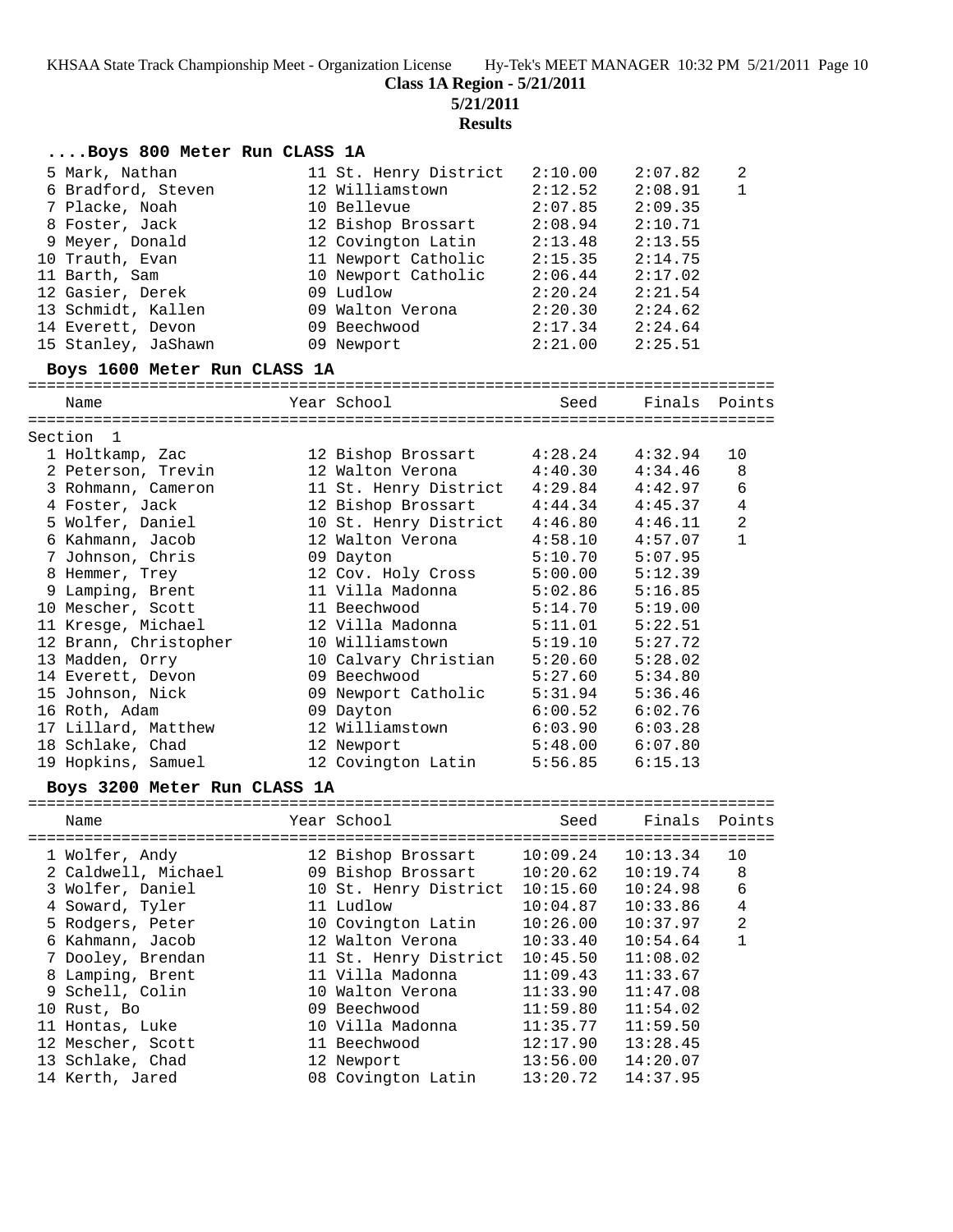#### **Class 1A Region - 5/21/2011**

**5/21/2011**

#### **Results**

## **....Boys 3200 Meter Run CLASS 1A**

15 Roach, James 11 Calvary Christian 15:45.36 15:22.68

#### **Boys 110 Meter Hurdles CLASS 1A**

| Name                  | Year School           | Seed  | Finals Points |                |
|-----------------------|-----------------------|-------|---------------|----------------|
|                       |                       |       |               |                |
| 1 Cruse, Corey        | 11 Beechwood          | 17.95 | J17.54        | 17.5446        |
| 2 Simon, Kyle         | 10 Newport Catholic   | 19.05 | 17.84         |                |
| 3 Elbert, Jake        | 10 Bishop Brossart    | 18.44 | 18.99         |                |
| 4 Brett, Jacob        | 09 Newport            | 19.84 | 20.51         |                |
| 5 Wardlaw, Freddie    | 09 Cov. Holy Cross    | 21.00 | 22.12         |                |
| 6 Lewis, Alex         | 09 Ludlow             | 22.80 | 23.36         |                |
| 7 Connelly, Brendan   | 10 Covington Latin    | 20.04 | 23.81         |                |
| Section 2             |                       |       |               |                |
| 1 Cuzick, Clay        | 12 Walton Verona      | 16.54 | 16.07         | 10             |
| 2 MacAdams, Zach      | 11 Walton Verona      | 16.16 | 16.40         | 8              |
| 3 Elam, Clay          | 12 Bishop Brossart    | 16.34 | 16.68         | 6              |
| 4 Bergman, Taylor     | 12 Cov. Holy Cross    | 17.10 | 17.06         | 4              |
| 5 Eibel, Austin       | 10 St. Henry District | 17.04 | 17.11         | $\overline{2}$ |
| 6 Stanley, JaShawn    | 09 Newport            | 17.34 | 17.18         | $\mathbf{1}$   |
| 7 Froendhoff, Michael | 12 Newport Catholic   | 17.04 | 17.54         | 17.5343        |
| 8 Davis, Harrison     | 12 St. Henry District | 17.24 | 17.58         |                |

#### **Boys 300 Meter Hurdles CLASS 1A**

| Name                            |  | Year School                            | Seed        | Finals Points |                |  |  |  |  |
|---------------------------------|--|----------------------------------------|-------------|---------------|----------------|--|--|--|--|
| 1 Bergman, Taylor               |  | :===============<br>12 Cov. Holy Cross | 47.00 44.04 |               | 8              |  |  |  |  |
| 2 Simon, Kyle                   |  | 10 Newport Catholic                    | 46.20 45.08 |               | $\mathbf{1}$   |  |  |  |  |
| 3 Stanley, JaShawn              |  | 09 Newport                             | 47.00 46.96 |               |                |  |  |  |  |
| 4 May, William                  |  | 12 Williamstown                        | 51.45 49.64 |               |                |  |  |  |  |
| 5 Brett, Jacob                  |  | 09 Newport                             | 50.41 53.93 |               |                |  |  |  |  |
| 6 Banks, Trevor                 |  | 09 Bellevue                            | 56.23 54.78 |               |                |  |  |  |  |
| 7 Lewis, Alex                   |  | 09 Ludlow                              | 54.74 55.96 |               |                |  |  |  |  |
| 8 Connelly, Brendan             |  | 10 Covington Latin                     | 53.34       | 57.98         |                |  |  |  |  |
| Section 3                       |  |                                        |             |               |                |  |  |  |  |
| 1 MacAdams, Zach                |  | 11 Walton Verona                       | 41.21       | 40.59         | 10             |  |  |  |  |
| 2 Elam, Clay                    |  | 12 Bishop Brossart                     | 43.64 44.11 |               | 6              |  |  |  |  |
| 3 Eibel, Austin                 |  | 10 St. Henry District                  | 44.64       | 44.37         | $\overline{4}$ |  |  |  |  |
| 4 Cruse, Corey                  |  | 11 Beechwood                           | 44.34       | 44.38         | $\overline{2}$ |  |  |  |  |
| 5 Froendhoff, Michael           |  | 12 Newport Catholic                    | 44.74 45.14 |               |                |  |  |  |  |
| 6 Cuzick, Clay                  |  | 12 Walton Verona                       | 46.14 45.53 |               |                |  |  |  |  |
| 7 Kues, Barrett                 |  | 12 Bishop Brossart                     | 45.84 47.84 |               |                |  |  |  |  |
| 8 Davis, Harrison               |  | 12 St. Henry District                  | 44.34       | 54.95         |                |  |  |  |  |
| Boys 4x100 Meter Relay CLASS 1A |  |                                        |             |               |                |  |  |  |  |
|                                 |  |                                        |             |               |                |  |  |  |  |

### School Seed Finals Points ================================================================================ Section 1 1 Holy Cross (Covington) 52.00 53.25 1) Bailey, Kyle 11 2) Wilkerson, Ian 10 3) Stanley, George 10  $\hskip 1.6cm 4$  Sketch, Cary 10 5) Schuck, Alex 09 6) Hassert, Alexander 09 7) Bey, Bret 10 8)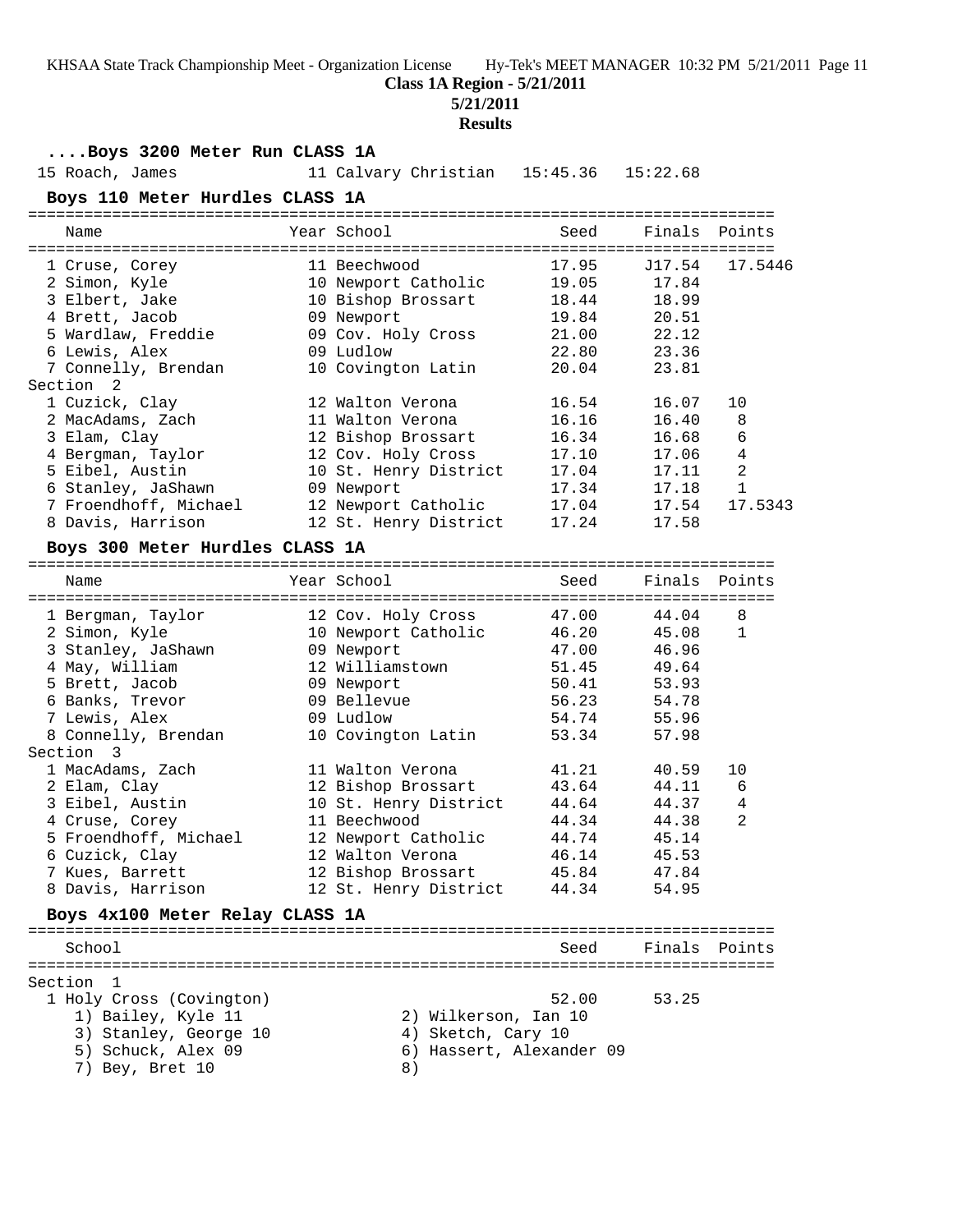# **5/21/2011**

# **Results**

# **....Boys 4x100 Meter Relay CLASS 1A**

| 2 Covington Latin          |    | 52.64                     | 57.09 |    |
|----------------------------|----|---------------------------|-------|----|
| 1) Villareal, Matthew 11   |    | 2) Field, Andrew 12       |       |    |
| 3) Speth, Joseph 09        |    | 4) Clements, Elliot 09    |       |    |
| 5) Blewett, Mitchell 10    |    | 6) Deis, John 12          |       |    |
| 7) Knapmeyer, Benjamin 10  |    | 8) Meyer, Donald 12       |       |    |
| -- Bellevue                |    | 52.21                     | FS    |    |
| 1) Frank, Devyn 10         |    | 2) Hazeres, Alec 08       |       |    |
| 3) Morgan, Jeffery 10      |    | 4) Fisher, Richard 12     |       |    |
| 5) Banks, Trevor 09        | 6) |                           |       |    |
| Section<br>$\overline{2}$  |    |                           |       |    |
| 1 Bishop Brossart          |    | 45.74                     | 45.15 | 10 |
| 1) Schwartz, Alex 10       |    | 2) Hartig, Jake 10        |       |    |
| 3) Elam, Clay 12           |    | 4) Stover, Matt 12        |       |    |
| 5) Beckerich, Josh 12      |    | 6) Landwehr, Michael 10   |       |    |
| 7) Deller, Matt 12         |    | 8) Elbert, Jake 10        |       |    |
| 2 Beechwood                |    | 45.34                     | 45.23 | 8  |
| 1) Smith, Josh 12          |    | 2) Erdman, Gage 10        |       |    |
| 3) Nussbaum, Max 10        |    | 4) Vocke, Cameron 11      |       |    |
| 5) Everett, Dane 11        |    | 6) Schmitt, Tyler 12      |       |    |
| 7) Brennen, Alex 11        |    | 8) Thomas, Mitchell 09    |       |    |
| 3 Walton Verona            |    | 46.24                     | 45.69 | 6  |
| 1) MacAdams, Zach 11       |    | 2) Cuzick, Clay 12        |       |    |
| 3) Jones, Jon 09           |    | 4) Brock, Evan 12         |       |    |
| 5) Brockman, Brandon 12    |    | 6) Schmitt, Sam 12        |       |    |
| 7) Warren, Joe 12          |    | 8) Turner, Seth 11        |       |    |
| 4 St. Henry District       |    | 46.74                     | 45.78 | 4  |
| 1) Barnett, Zach 12        |    | 2) Patula, John 12        |       |    |
| 3) Cawley, Shaun 11        |    | 4) Jobert, Alex 11        |       |    |
| 5) Nields, Alec 10         |    | 6) Baumann, John 12       |       |    |
| 7) Svec, Andrew 11         |    | 8) Tangney, John 12       |       |    |
| 5 Williamstown             |    | 47.82                     | 47.20 | 2  |
| 1) Edmondson, Blake 11     |    | 2) King, Derrick 12       |       |    |
| 3) Moreland, Sean 11       |    | 4) Pendleton, Hunter 11   |       |    |
| 5) Bradford, Steven 12     |    | 6) Whaley, Harrison 11    |       |    |
| 7) May, William 12         |    | 8) Perkins, Justin 10     |       |    |
| 6 Newport                  |    | 45.74                     | 48.20 | 1  |
| 1) Bailey, Charles 09      |    | 2) Wilkes, Xavier 10      |       |    |
| 3) Stanley, JaShawn 09     |    | 4) Oroke, Jamie 12        |       |    |
| 5) Schlake, Chad 12        |    | 6) Meyer, Michael 09      |       |    |
| 7) Brett, Jacob 09         |    | 8) Baldwin, Tyler 10      |       |    |
| 7 Newport Central Catholic |    | 48.64                     | 48.48 |    |
| 1) Dettmer, Matt 11        |    | 2) Simon, Kyle 10         |       |    |
| 3) Romito, Justin 11       |    | 4) Annost, Quinn 10       |       |    |
| 5) Robinson, Eric 12       |    | 6) Froendhoff, Michael 12 |       |    |
| 7) Barth, Sam 10           |    | 8) Schaefer, Sam 11       |       |    |
| 8 Villa Madonna            |    | 50.14                     | 52.97 |    |
| 1) Day, Mitchell 10        |    | 2) Bauscher, Alec 10      |       |    |
| 3) Jackson, Clay 10        |    | 4) Phelps, Derek 11       |       |    |
| 5) Murray, Brian 11        |    | 6) Turner, Chris 11       |       |    |
| 7) Luensman, Alec 12       |    | 8) McLaughlin, Kyle 09    |       |    |
|                            |    |                           |       |    |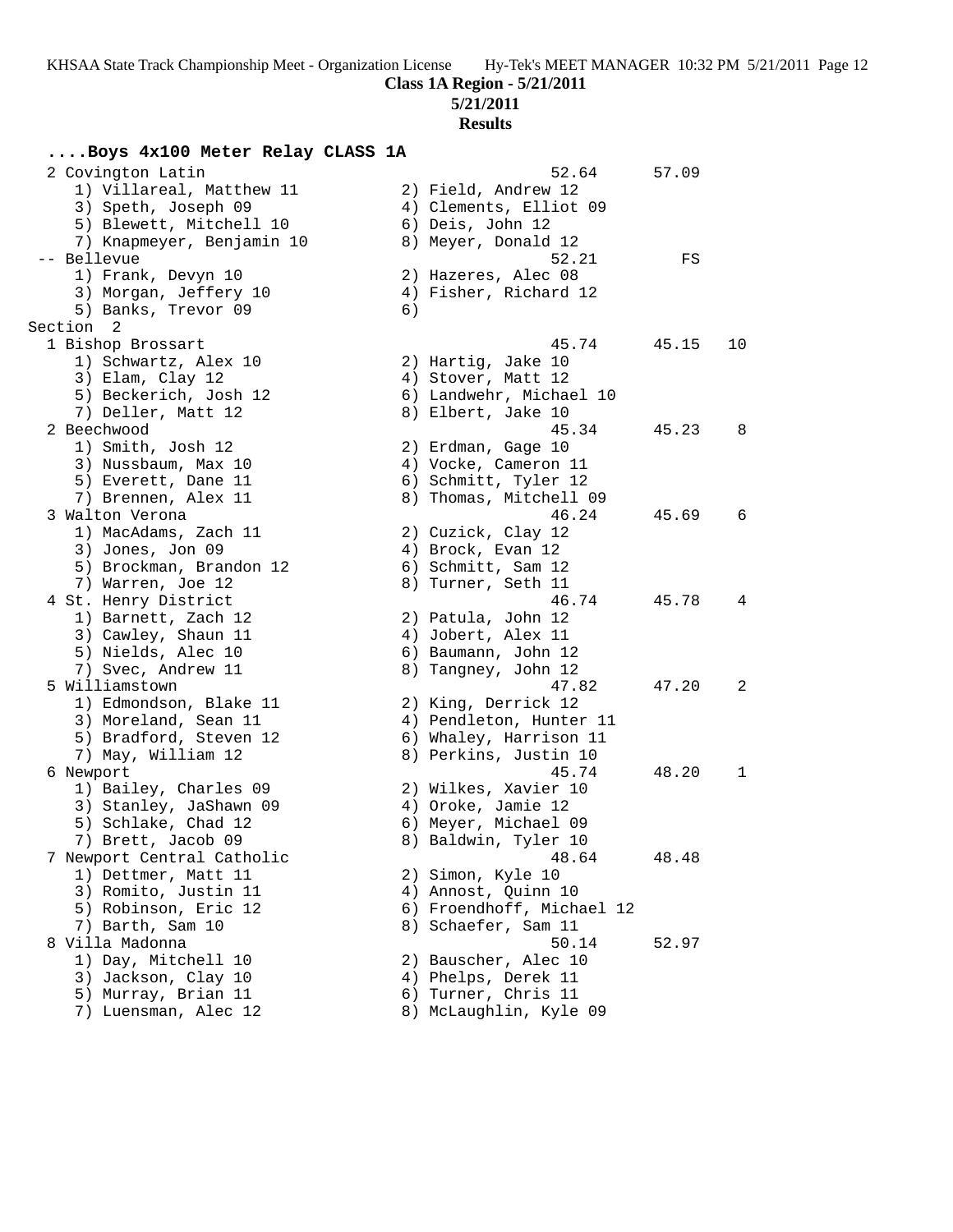## **Class 1A Region - 5/21/2011**

## **5/21/2011**

**Results**

## **Boys 4x200 Meter Relay CLASS 1A**

|           | School |                                   |    | Seed                             |         | Finals Points |
|-----------|--------|-----------------------------------|----|----------------------------------|---------|---------------|
|           |        |                                   |    |                                  |         |               |
| Section   |        | 1                                 |    |                                  |         |               |
|           |        | 1 Covington Latin                 |    | 1:48.60                          | 1:59.44 |               |
|           |        | 1) Knapmeyer, Benjamin 10         |    | 2) Dressman, Phillip 11          |         |               |
|           |        | 3) Field, Andrew 12               |    | 4) Clements, Elliot 09           |         |               |
|           |        | 5) Deis, John 12                  |    | 6) Connelly, Brendan 10          |         |               |
|           |        | 7) Villareal, Matthew 11          |    | 8) Blewett, Mitchell 10          |         |               |
| Section 2 |        |                                   |    |                                  |         |               |
|           |        | 1 Bishop Brossart                 |    | 1:32.54                          | 1:33.16 | 10            |
|           |        | 1) Beckerich, Josh 12             |    | 2) Evans, Brett 11               |         |               |
|           |        | 3) Schwartz, Alex 10              |    | 4) Stover, Matt 12               |         |               |
|           |        | 5) Elam, Clay 12                  |    | 6) Elbert, Jake 10               |         |               |
|           |        | 7) Landwehr, Michael 10           |    | 8) Deller, Matt 12               |         |               |
|           |        | 2 Beechwood                       |    | 1:34.00                          | 1:33.30 | 8             |
|           |        | 1) Brennen, Alex 11               |    | 2) Erdman, Gage 10               |         |               |
|           |        | 3) Nussbaum, Max 10               |    | 4) Everett, Dane 11              |         |               |
|           |        | 5) Cardosi, John 11               |    | 6) Smith, Josh 12                |         |               |
|           |        | 7) Schmitt, Tyler 12              |    | 8) Thomas, Mitchell 09           |         |               |
|           |        | 3 St. Henry District              |    | 1:36.50                          | 1:35.22 | 6             |
|           |        | 1) Barnett, Zach 12               |    | 2) Patula, John 12               |         |               |
|           |        | 3) Tangney, John 12               |    | 4) Jobert, Alex 11               |         |               |
|           |        | 5) Nields, Alec 10                |    | 6) Baumann, John 12              |         |               |
|           |        | 7) Svec, Andrew 11                |    | 8) Cawley, Shaun 11              |         |               |
|           |        | 4 Walton Verona                   |    | 1:35.00                          | 1:36.54 | 4             |
|           |        | 1) Warren, Joe 12                 |    | 2) Cuzick, Clay 12               |         |               |
|           |        | 3) Jones, Jon 09                  |    | 4) Brock, Evan 12                |         |               |
|           |        | 5) Brockman, Brandon 12           |    | 6) MacAdams, Zach 11             |         |               |
|           |        | 7) Schmitt, Sam 12                |    | 8) Turner, Seth 11               |         |               |
|           |        | 5 Newport Central Catholic        |    | 1:39.14                          | 1:39.25 | 2             |
|           |        | 1) Dettmer, Matt 11               |    | 2) Annost, Quinn 10              |         |               |
|           |        | 3) Romito, Justin 11              |    | 4) Robinson, Eric 12             |         |               |
|           |        | 5) Barth, Sam 10                  |    | 6) Froendhoff, Michael 12        |         |               |
|           |        | 7) Schaefer, Sam 11               |    | 8) Simon, Kyle 10                |         |               |
|           |        | 6 Bellevue                        |    | 1:39.94                          | 1:39.69 | 1             |
|           |        | 1) Roberts, Jordan 10             |    | 2) Rechtin, Nolan 10             |         |               |
|           |        | 3) Placke, Noah 10                |    | 4) Hazeres, Alec 08              |         |               |
|           |        | 5) Frank, Devyn 10                |    | 6) Morgan, Jeffery 10<br>1:38.00 | 1:42.26 |               |
|           |        | 7 Newport<br>1) Wilkes, Xavier 10 |    | 2) Brett, Jacob 09               |         |               |
|           |        | 3) Oroke, Jamie 12                |    | 4) Bailey, Charles 09            |         |               |
|           |        | 5) Stanley, JaShawn 09            |    | 6) Schlake, Chad 12              |         |               |
|           |        | 7) Meyer, Michael 09              |    | 8) Baldwin, Tyler 10             |         |               |
|           |        | 8 Holy Cross (Covington)          |    | 1:46.00                          | 1:51.95 |               |
|           |        | 1) Stanley, George 10             |    | 2) Schuck, Alex 09               |         |               |
|           |        | 3) Bailey, Kyle 11                |    | 4) Wilkerson, Ian 10             |         |               |
|           |        | 5) Hassert, Alexander 09          | 6) |                                  |         |               |
|           |        |                                   |    |                                  |         |               |
|           |        | Boys 4x400 Meter Relay CLASS 1A   |    |                                  |         |               |
|           |        |                                   |    |                                  |         |               |
|           | School |                                   |    | Seed                             | Finals  | Points        |
| Section   |        | -1                                |    |                                  |         |               |
|           |        | 1 Villa Madonna                   |    | 4:13.90                          | 3:58.05 |               |
|           |        | 1) Luensman, Alec 12              |    | 2) Schubert, Jake 12             |         |               |
|           |        |                                   |    |                                  |         |               |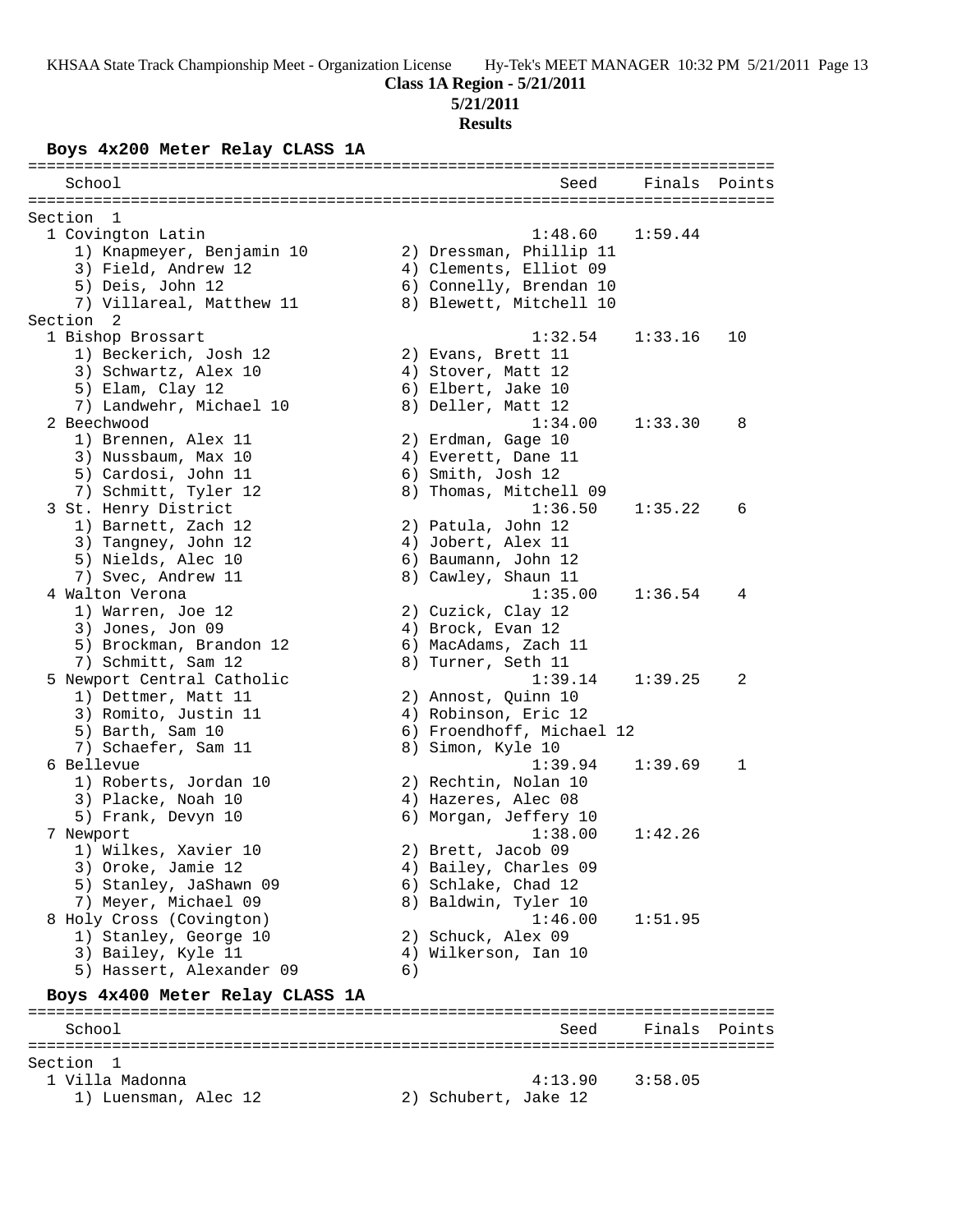**5/21/2011**

#### **Results**

#### **....Boys 4x400 Meter Relay CLASS 1A**

3) Day, Mitchell 10 (4) Jackson, Clay 10 5) Kresge, Michael 12 (6) Bauscher, Alec 10 7) Lamping, Brent 11 and 8) Hontas, Luke 10 2 Covington Latin 3:59.70 4:20.53 1) Rodgers, Peter 10 2) Meyer, Donald 12 3) Villareal, Matthew 11 4) Hopkins, Samuel 12 5) Deis, John 12 (6) Field, Andrew 12 7) Knapmeyer, Benjamin 10 8) Blewett, Mitchell 10 Section 2<br>1 Walton Verona 1 Walton Verona 3:37.02 3:35.17 10 1) MacAdams, Zach 11 2) Peterson, Trevin 12 3) Schmitt, Sam 12 4) Brockman, Brandon 12 5) Jones, Jon 09 6) Kahmann, Jacob 12 7) Warren, Joe 12 8) Cuzick, Clay 12 2 Bishop Brossart 3:36.06 3:35.33 8 1) Beckerich, Josh 12 (2) Evans, Brett 11 3) Schwartz, Alex 10 (4) Holtkamp, Zac 12 5) Elam, Clay 12 6) Kramer, Andrew 09 7) Stover, Matt 12 8) Kues, Barrett 12 3 St. Henry District 3:44.00 3:37.27 6 1) Kriege, Mitchell 11 2) Lentz, Nathan 12 3) Rohmann, Cameron 11  $\qquad \qquad$  4) Haacke, Zach 11 5) Davis, Harrison 12 6) Dooley, Brendan 11 7) Eibel, Austin 10  $\hphantom{\text{2.65}$  8) Tangney, John 12 4 Beechwood 3:39.56 3:42.34 4 1) Everett, Dane 11 2) Cardosi, John 11 3) Brennen, Alex 11 (4) Erdman, Gage 10 5) Cruse, Corey 11 6) Nussbaum, Max 10 7) Smith, Josh 12 8) Vocke, Cameron 11 5 Bellevue 3:43.34 3:43.05 2 1) Roberts, Jordan 10 (2) Rechtin, Nolan 10 3) Placke, Noah 10 (4) Hazeres, Alec 08 5) Frank, Devyn 10 6) Morgan, Jeffery 10 6 Holy Cross (Covington) 3:48.00 3:45.55 1 1) Fuller, Aaron 11 2) Hemmer, Trey 12 3) Jehn, Nick 12 4) Woeste, Tim 09

| 5) Kinn, Jason 09               | $6)$ Bey, Bret 10         |                     |    |
|---------------------------------|---------------------------|---------------------|----|
| 7 Newport Central Catholic      |                           | $3:43.74$ $3:46.20$ |    |
| 1) Dettmer, Matt 11             | 2) Froendhoff, Michael 12 |                     |    |
| 3) Schaefer, Sam 11             | 4) Robinson, Eric 12      |                     |    |
| 5) Barth, Sam 10                | 6) Annost, Quinn 10       |                     |    |
| 7) Romito, Justin 11            | 8) Simon, Kyle 10         |                     |    |
| 8 Williamstown                  |                           | $3:48.44$ $3:47.40$ |    |
| 1) Bradford, Steven 12          | 2) Edmondson, Blake 11    |                     |    |
| 3) Moreland, Sean 11            | 4) King, Derrick 12       |                     |    |
| 5) Pendleton, Hunter 11         | 6) Perkins, Justin 10     |                     |    |
| 7) May, William 12              | 8) Whaley, Harrison 11    |                     |    |
| Boys 4x800 Meter Relay CLASS 1A |                           |                     |    |
| School                          |                           | Seed Finals Points  |    |
| Section 1                       |                           |                     |    |
| 1 St. Henry District            |                           | $8:32.12$ $8:34.64$ | 10 |
| 1) Mark, Nathan 11              | 2) Rohmann, Cameron 11    |                     |    |